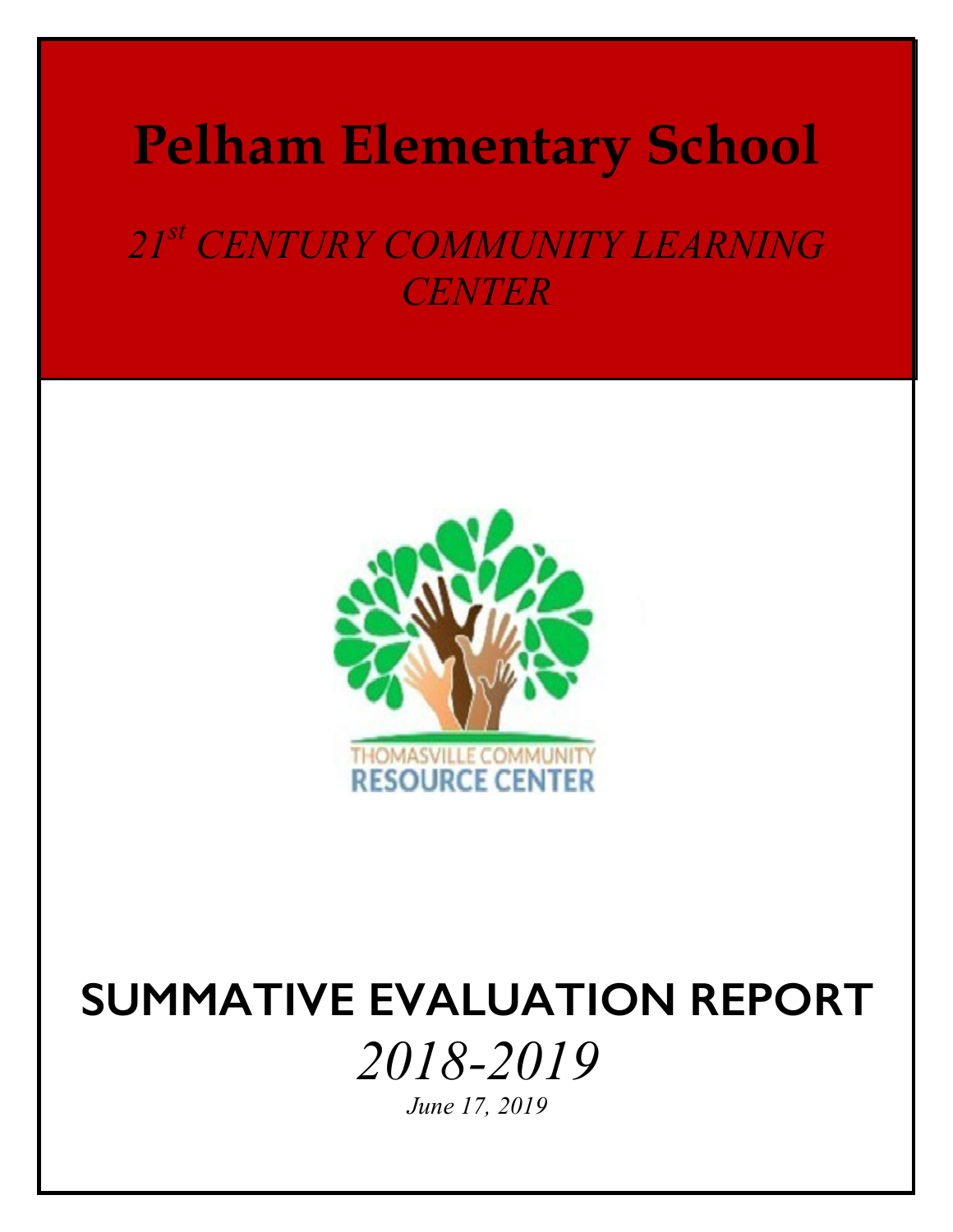## **Table of Contents**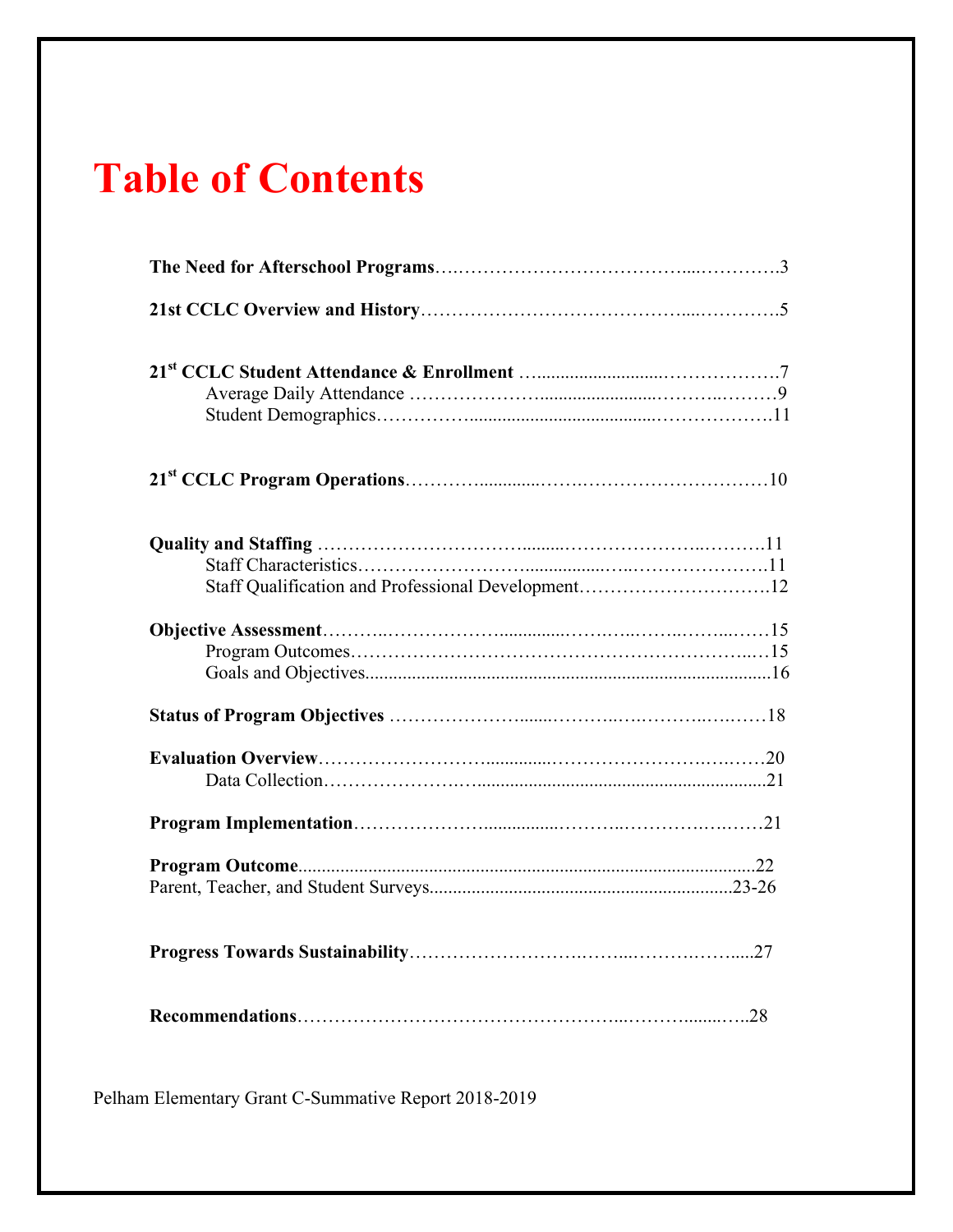# **The 21st Century Community Learning Center**

### *THE NEED FOR AFTERSCHOOL PROGRAMS*

An incredible need exists for afterschool activities giving suitable youth supervision in an organized and supervised environment. Literature proposes that students and guardians are well served by youth programs amid afterschool hours. Programs can focus on social, educational, and recreational activities for youngsters, while shielding them from undesirable situations (Posner & Vandell, 1994; Riley, 1994). These afterschool programs have become an important component for communities that provide their students with constructive activities during after school hours. Quality after school programs have been found to help students academically and socially as well as expand students' exposure to new activities.

Research shows a number of positive impact on children and families, but depending on the types of activities offered. The most prevalent benefit for children participating in afterschool activity, is that children are kept safe and out of danger. Research has shown the following benefits of regular participation in a high quality program: Gains in academic grades and standardized test scores, Improved motivation and dedication to school and learning and Increased interest in school just to name a few. Afterschool programs can also offer opportunities children did not know were possible and help children to see life's possibilities that, with commitment and tenacity are reachable.

A key benefit of Afterschool Programs has been to improve school attendance, test scores, and grades. Participation in afterschool programs have also been linked to a decrease in problem behaviors (e.g., drug use, aggression, gang activity) and increase parental involvement, which is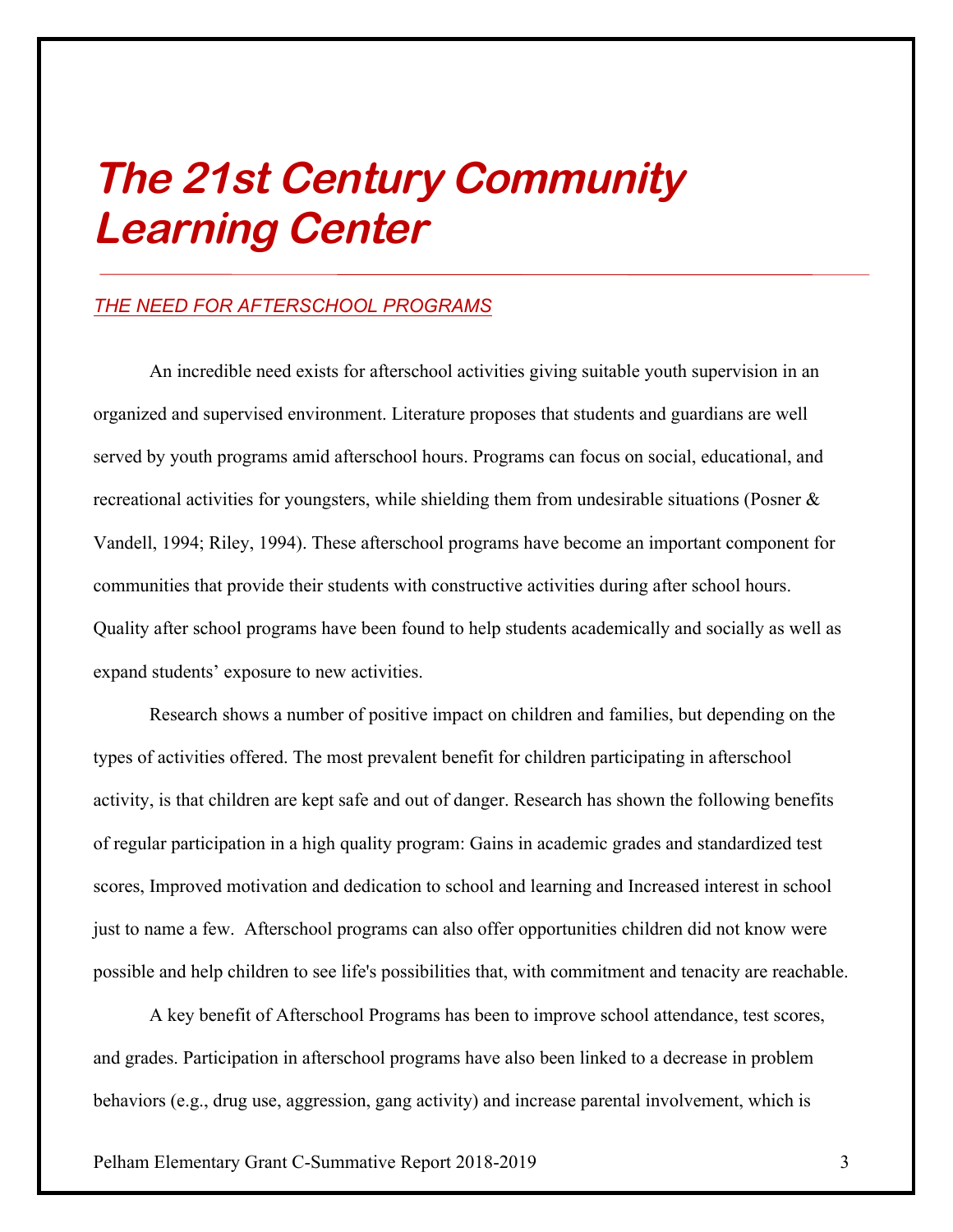crucial to student success. In addition to providing services to students, 21st CCLC programs aim to engage adult family members by providing services that meet their unique needs. Additional components offered through 21st CCLC programs include homework assistance, project and problem-based learning activities, character education, physical education and recreational activities, and dropout prevention.

The 21st CCLC programs are funded through the Elementary and Secondary Act (ESEA) which has specific aims:

• Provide opportunities for academic enrichment, including providing tutorial services to help students, particularly students who attend low-performing schools, to meet state and local student academic achievement standards

• Offer students an array of additional services, programs, and activities such as youth development activities, drug and violence prevention programs, counseling, art, music, recreation programs, technology education programs, and character education programs that are designed to reinforce and complement the regular academic program of participating students

• Offer adult family members of students served by community learning centers opportunities for literacy and related educational development

 $<<$ \*\*\*\*\*\*\*\*\*\*\*\*\*\*\*\*\*\*\*\*\*\*\*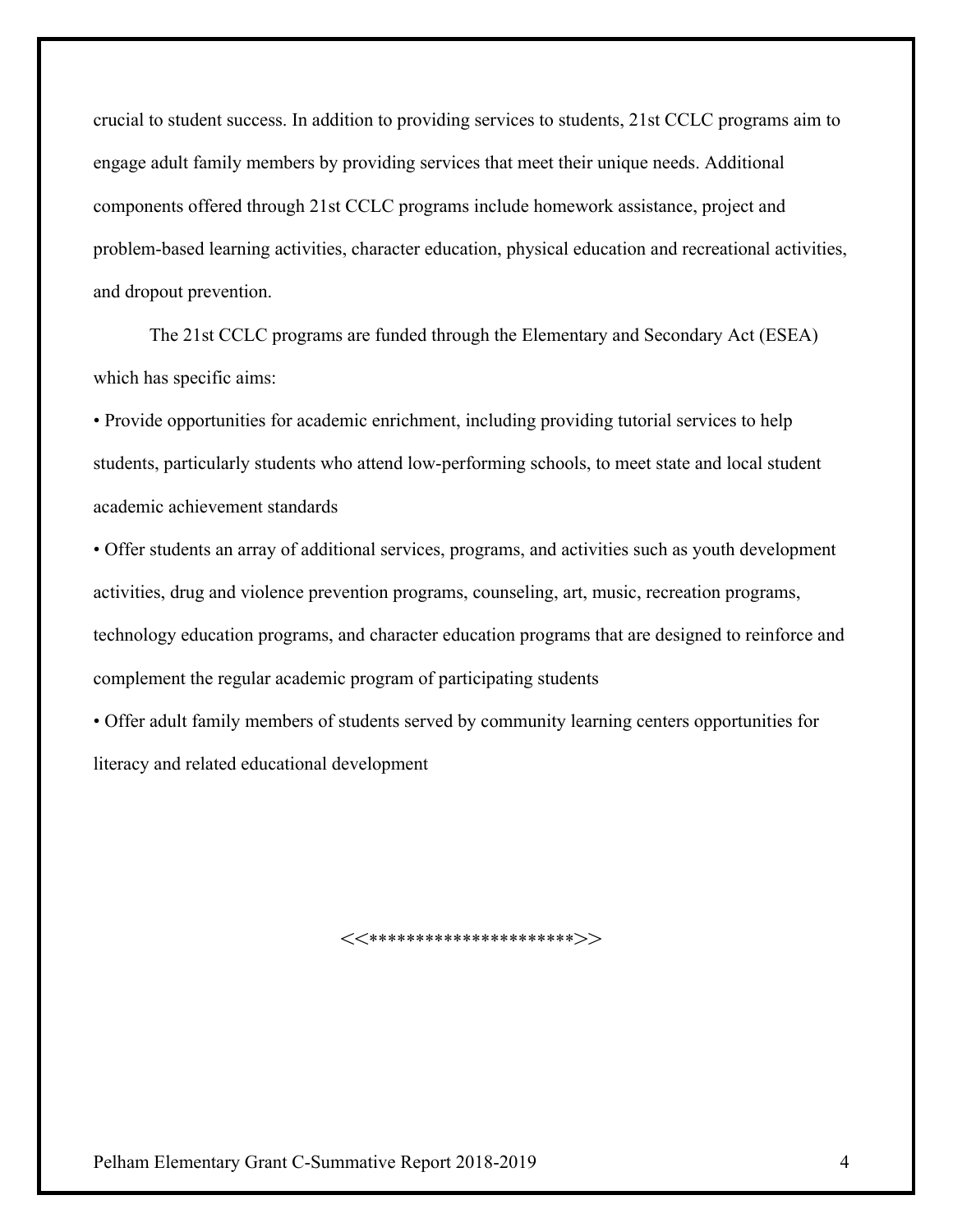## **Improving Quality Through Summative Evaluation**

### *OVERVIEW AND HISTORY*

Given the impacts of high quality afterschool programs, federal, state, city, and community efforts and initiatives across the U.S. have established and expanded afterschool enrichment programs. Evaluation of program quality is important to maintaining high quality programs and assessing progress towards achieving the program objectives. Program evaluation provides information for adjustments. It is also important to carefully establish evaluation procedures to effectively monitor the quality of after school programs.

As specified in the grant, the program evaluation plan consisted of a formative and a summative evaluation applying both qualitative and quantitative data. TCRC began providing 21st CCLCs in 2008. Currently, program services are being administered and monitored under the direction of the Executive Director (Mrs. Lisa Billups), whose tenure with the organization spans over 6 years. The Executive Director continues to oversee and report internal program improvements with a continued desire to implement recommended changes from past evaluations. The objective of this report is to provide a comprehensive overview of observations and findings on the identified program sites for the entire academic year of 2018-2019. It represents an analysis of required data, by GaDOE collected throughout the academic year in order to provide a comprehensive evaluation in keeping with best practice standards and recommendations for 21st CCLC evaluations by the federal government and professional literature.

The results from the evaluation are intended to be used to improve Pelham Elementary School's 21st CCLC Program and are shared with the Department of Education, Pelham Elementary School's admin staff, Site Coordinators, program partners, and made available to the public upon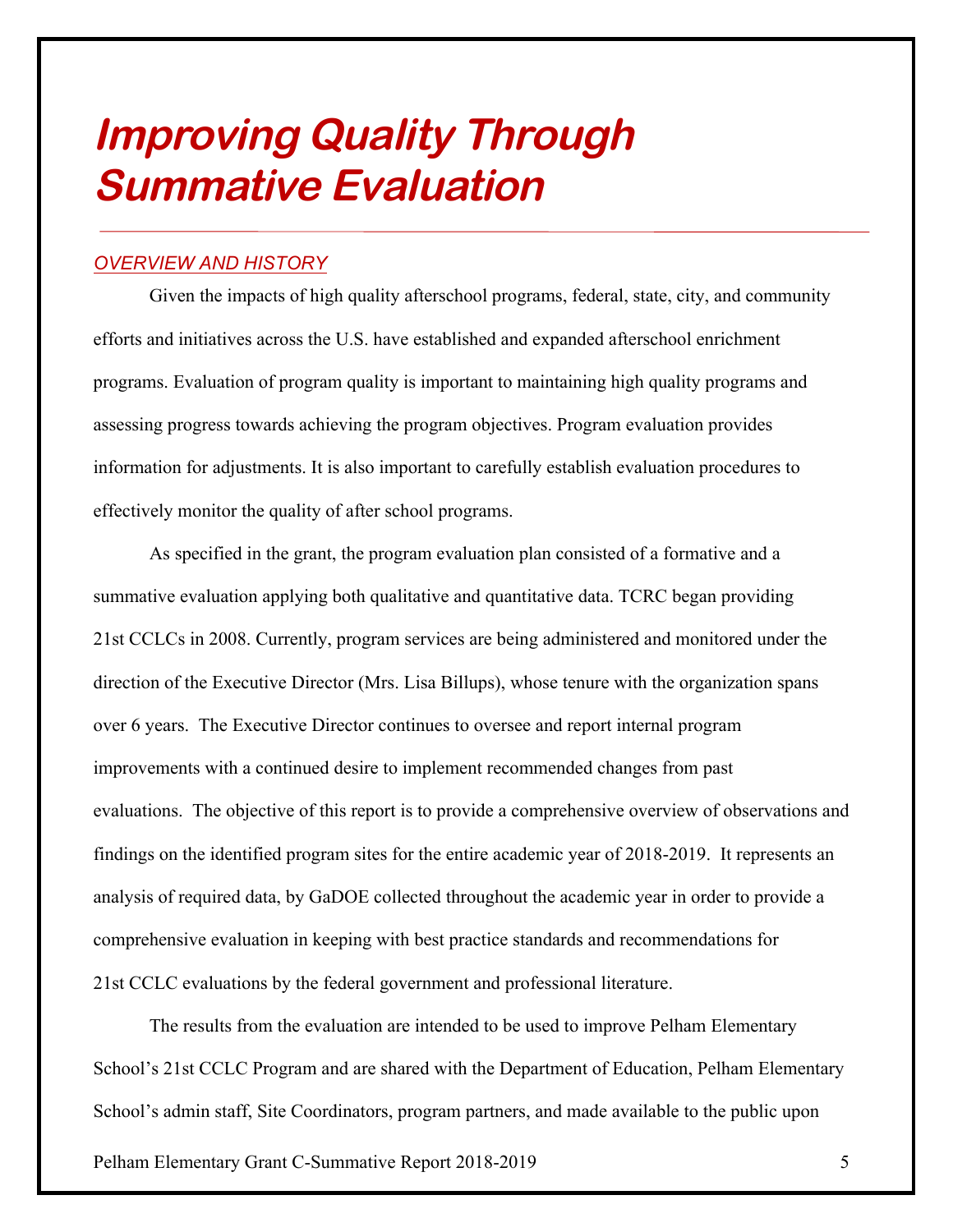request. For the summative evaluation, all possible variables were assessed as reported, based on the data provided by the 21st CCLC Program. Using available data, the primary components of this Summative Evaluation are: (1) Student Attendance and Enrollment (2) Program Operation (e.g., days, hours, and weeks of operation for each component), (3) Quality of Staffing (e.g., Student: Staff Ratio, Staff Training, and Use of Certified Teachers), (4) Objective Assessment (e.g., activities, data collected, timeline, analysis and results), (5) Progress towards Sustainability (e.g., partnership development, partner maintenance, and contributions to the program), and (6) Overall Recommendations to enhance program quality. Qualitative data were gathered through site visits to each of the school sites. During the site visits, classroom observations, informal interviews with Site Coordinator, teachers, parents, and students were conducted when possible. To enhance the quality and effectiveness of the 21st CCLC Program, it is necessary to establish a mechanism that links the program evaluation process with program improvement actions.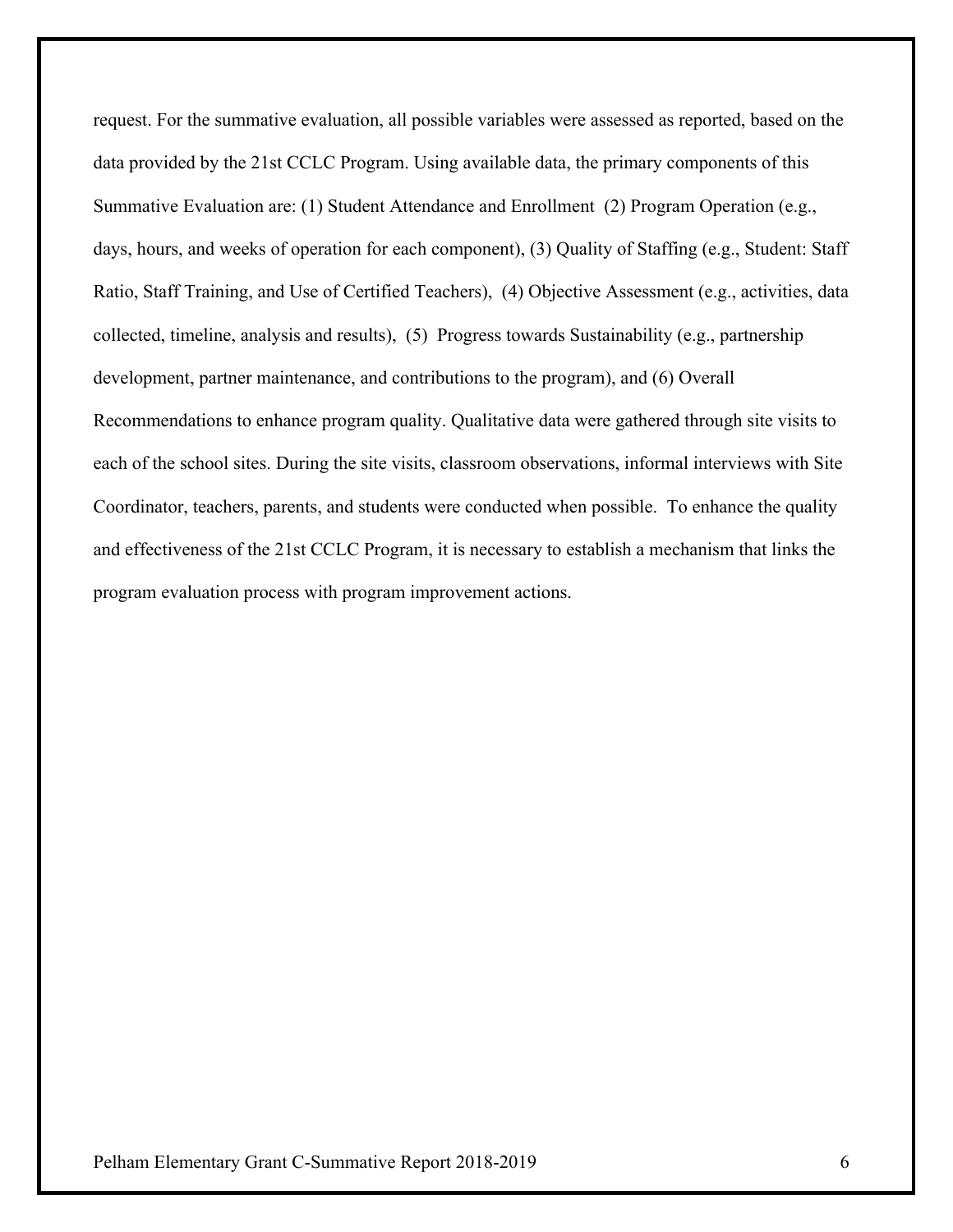## **21st CCLC Student Attendance & Enrollment**

#### STUDENT ATTENDANCE

Pelham Elementary School is located in Pelham, Georgia and operates within the Pelham City School District. There are a total of 3 schools within the district with a total of 1,467 enrollments. Pelham Elementary School enrollment consists of approximately 732 students in grades PK-5. Student population at Pelham Elementary School is diverse. Racial makeup is: 56.9 % African American, 32.2% White, and 6.4% Hispanic.

Federal and state reporting requires the tracking of students in two categories: total enrolled students and regularly participating students. Total enrolled or "enrollment" in the program is categorized by student attendance of at least one day in the 21st CCLC program during the program reporting period. "Regularly participating" is categorized as student attendance of more than 30-days throughout the program period covered by the report. Student monthly attendance for each center was submitted electronically and aggregated for reporting by component and category. A total of 102 students registered for Pelham Elementary between August 2018 and May 2019. Eight-eight (88) of those students attended Pelham Elementary for 30 days or more.

Table 1 provides a breakdown of student and regular attendees by school sites. Enrollment data was retrieved from CAYEN After-School System.

| Tuble 1. Tolul Student Enforment and Regitarly Student Attendees |                                                                       |                                                                                        |
|------------------------------------------------------------------|-----------------------------------------------------------------------|----------------------------------------------------------------------------------------|
| <b>School Sites</b>                                              | <b>Total Students Enrolled</b><br>(Attended 1 Day or<br><i>more</i> ) | <b>Regularly Attending</b><br><b>Students</b><br>(Attended 30 days or<br><i>more</i> ) |
| <b>Pelham Elementary School</b>                                  | 102                                                                   | 88                                                                                     |
| Source: CAYEN                                                    |                                                                       |                                                                                        |

 *Table 1: Total Student Enrollment and Regularly Student Attendees*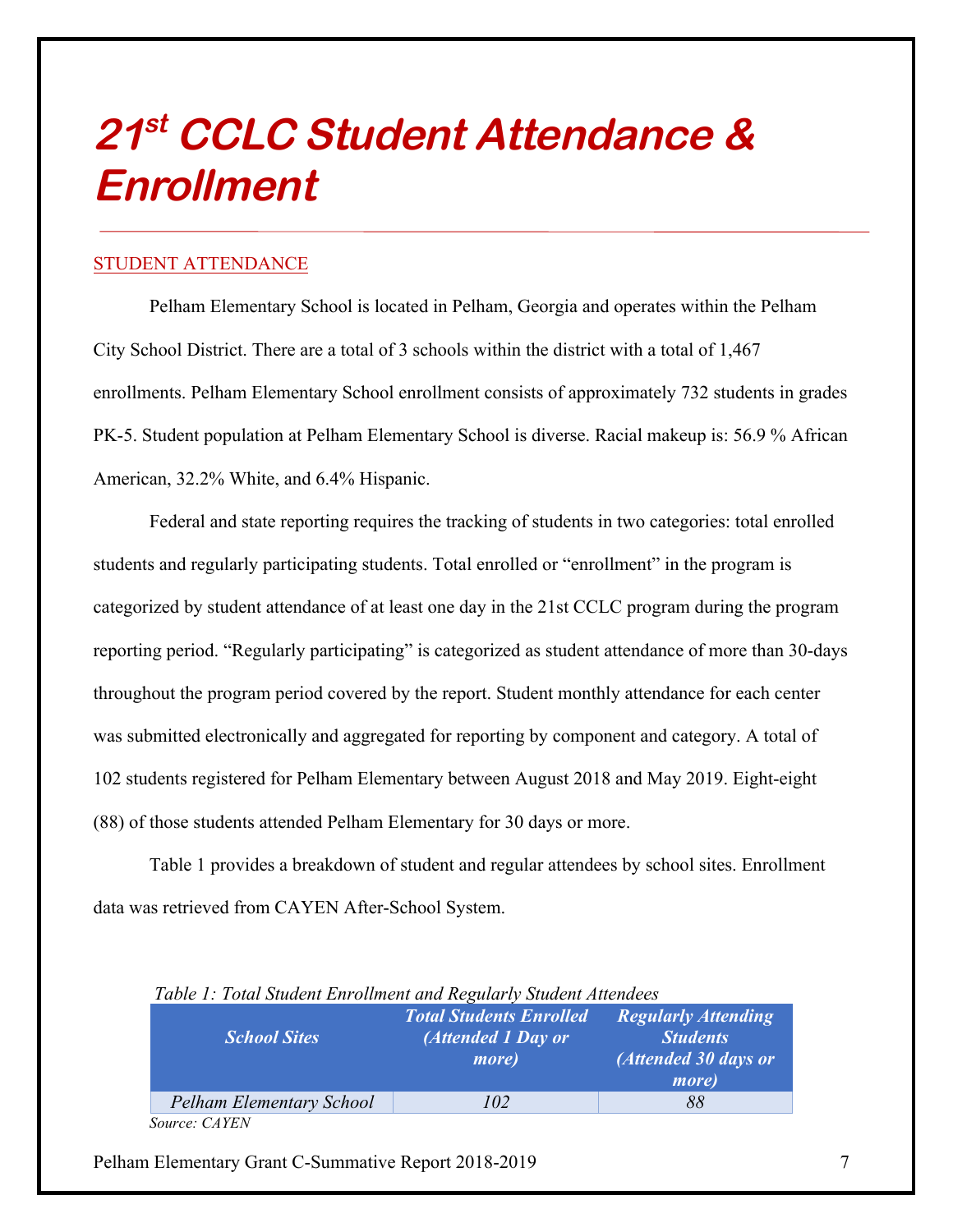#### AVERAGE DAILY ATTENDANCE

For the purposes of this evaluation, in addition to assessing progress towards regular student attendance, it is also important to explore whether the program is making progress toward meeting the proposed average daily attendance of student participants. As shown in Table 2, the program achieved 60.9 average daily attendance. Pelham Elementary School is encouraged to work towards implementing activities to increase student engagement students.

 *Table 2: Average Daily Student Attendance*

| <b>School Sites</b>      | <i><b>Average Daily Attendance</b></i><br>(Proposed) |
|--------------------------|------------------------------------------------------|
| Pelham Elementary School | 74(75)                                               |

 *Source: CAYEN*

#### STUDENT GRADE LEVELS

To understand which students being served at Pelham Elementary School, data was

submitted on the characteristics of all student participants served during the 2018-2019 school year.

A total of 88 students were recorded as regular attendees on the "Attendance Summary Report".

Table 3: Student Grade Level: Regular Participants (30+ Days)

| 88 Students                 |    |           | $\frac{1}{2}$ $\frac{1}{2}$ |           |           |    |
|-----------------------------|----|-----------|-----------------------------|-----------|-----------|----|
| Pelham Elementary<br>School | 17 | <b>12</b> | 13                          | <b>18</b> | <b>18</b> | 10 |
| $S_{OUYCO}$ $CAVFN$         |    |           |                             |           |           |    |

*Source: CAYEN*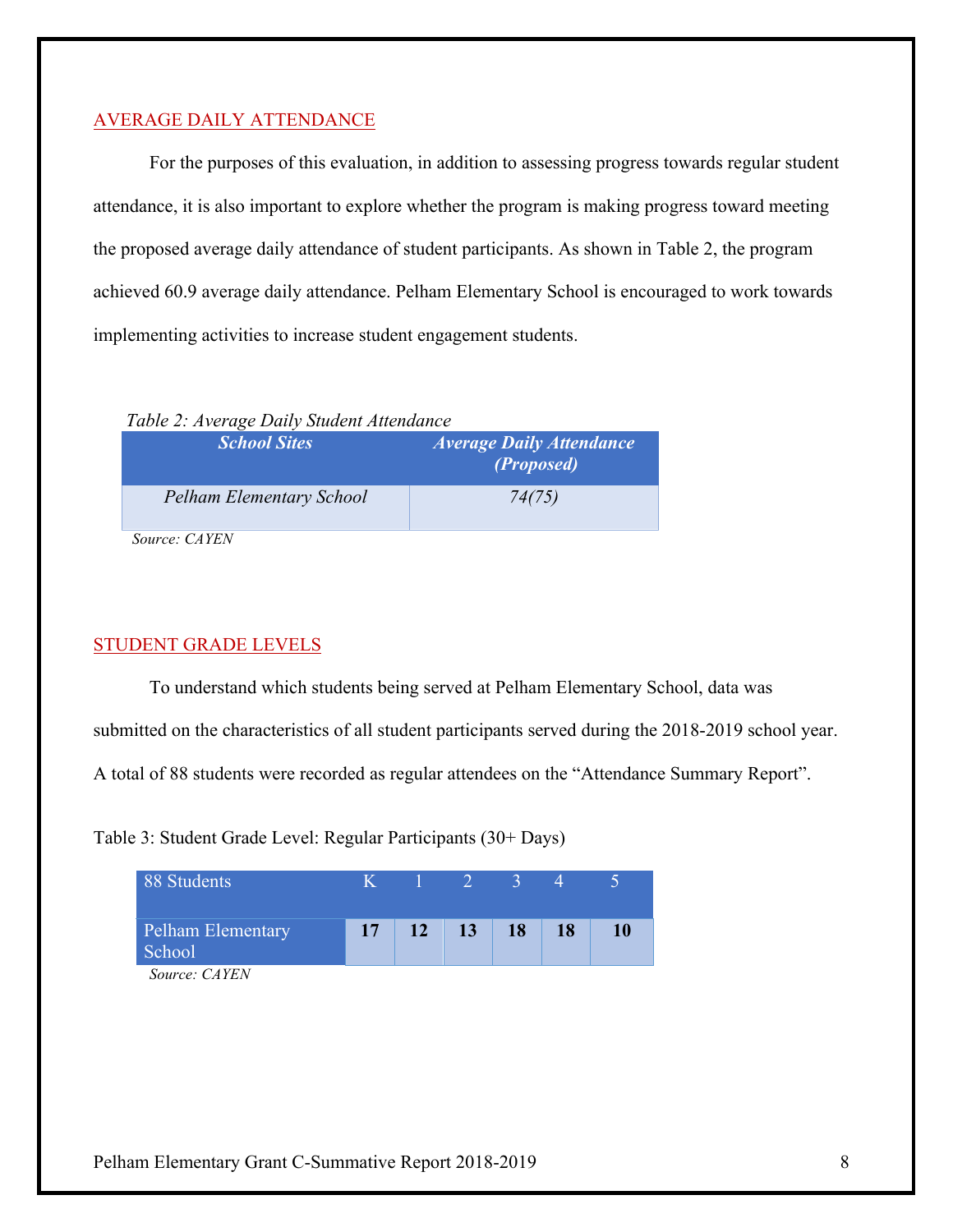#### DEMOGRAPHICS OF STUDENT ATTENDEES

A total of 88 students were recorded as regular attendees on the "Demographic Information Report" in CAYEN. Table 4 indicates the demographic characteristics of the 88 students who regularly attended Pelham Elementary School Program. Each Pelham Elementary School students were identified as eligible for free or reduced lunch. The homogeneity of the Pelham Elementary School Program closely reflects that of the community in which majority of students are of African American decent. The Pelham Elementary School Program's demographic information is listed in Table 4.

| 11051 um.                 | Pelham Elementary School |         |  |  |
|---------------------------|--------------------------|---------|--|--|
|                           | # Students               | Percent |  |  |
| Total                     | 88                       | 100%    |  |  |
| Grade                     |                          |         |  |  |
| K                         | 17                       | 20%     |  |  |
|                           | 12                       | 14.1%   |  |  |
| $\overline{2}$            | 13                       | 15.3%   |  |  |
| 3                         | 18                       | 18.8%   |  |  |
| $\overline{4}$            | 18                       | 20%     |  |  |
| 5                         | 10                       | 11.8%   |  |  |
| Gender                    |                          |         |  |  |
| Female                    | 54                       | 63.5%   |  |  |
| Male                      | 34                       | 36.4%   |  |  |
| Race/Ethnicity            |                          |         |  |  |
| <b>Black</b>              | 86                       | 97.6%   |  |  |
| White                     | 1                        | $1\%$   |  |  |
| Hispanic                  |                          | $1\%$   |  |  |
| Other                     |                          |         |  |  |
| Not proficient in English |                          | $1\%$   |  |  |
| Free/Reduced Lunch        | 88                       | 100%    |  |  |
| <b>Special Education</b>  | 13                       | 15.3%   |  |  |

Table 4: Demographic characteristics of the students who regularly attended Pelham Elementary School Program.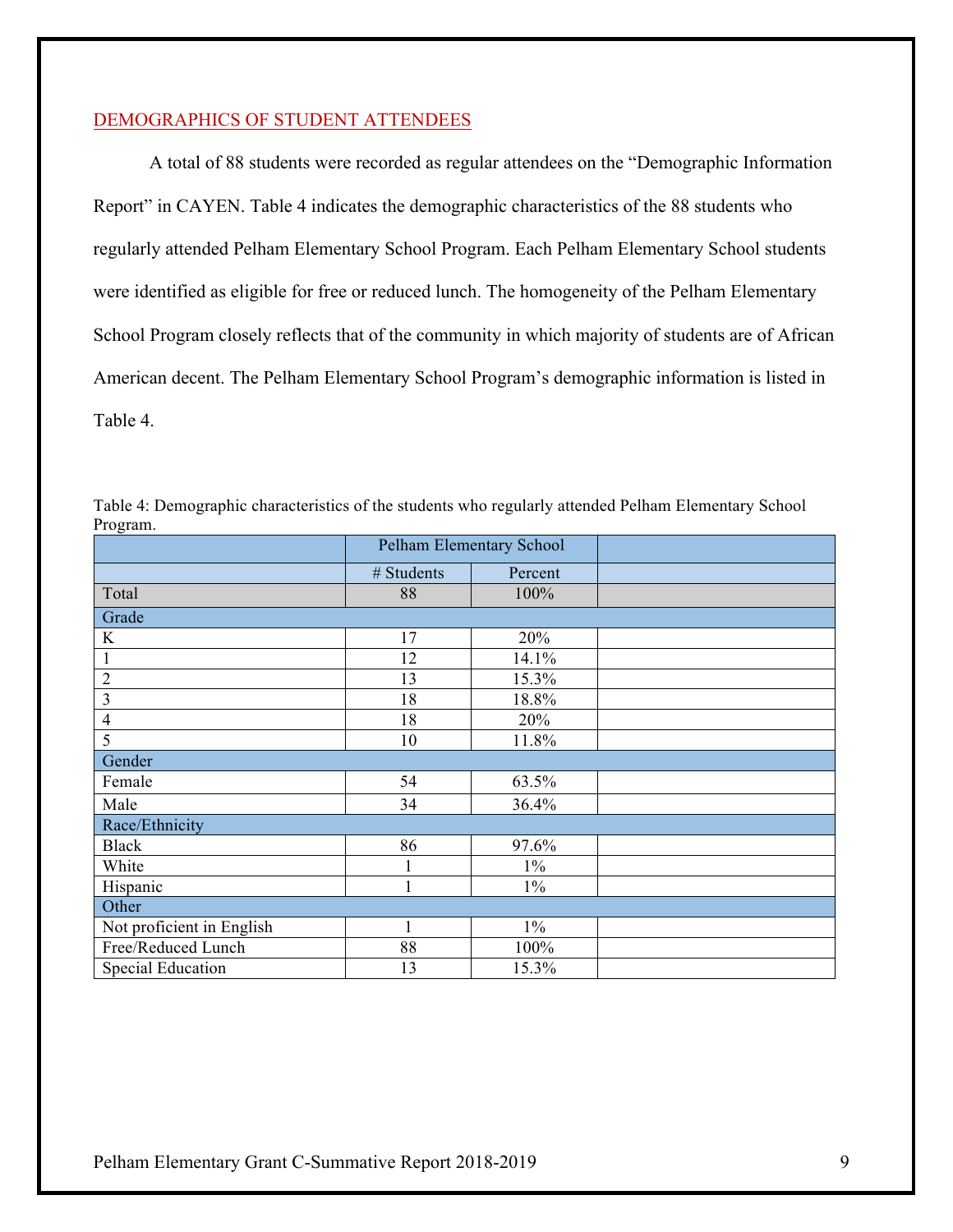## **Providing A Quality 21st CCLC Program Operation**

#### PROGRAM OPERATION

It is required that each 21st CCLC Program center must "begin services within one week of the school start date and continue through at least one week before the end of the school year." All Pelham Elementary School students, Kindergarten through 5th, were eligible to enroll in program. Recruitment was an on-going process. Promotional flyers and application forms were sent to all families at the Pelham Elementary School Program in collaboration with community partners provided expanded learning opportunities through academic and cultural enrichment program. The focus was on academic remediation/enrichment in the core content area (math, reading/ELA, science, and social studies) aligned to Georgia Standards, homework assistance, cultural enrichment through project based learning activities, and a variety of enrichment activities.

During 2018-2019, Pelham Elementary School began providing services on September 10, 2018 and ended on May 9, 2019. The program was open for 105 program days of after school. The site provided programming during the regular school year and summer months. Due to inclement weather and a system wide meeting, Pelham Elementary School was closed for 11 days during the school year. The closure dates are as follows:

October 10, 2018-October 19, 2019: Hurricane Michael Storm November 1, 2018: Inclement Weather January 28, 2019: System Wide Meeting April 18, 2019: Inclement Weather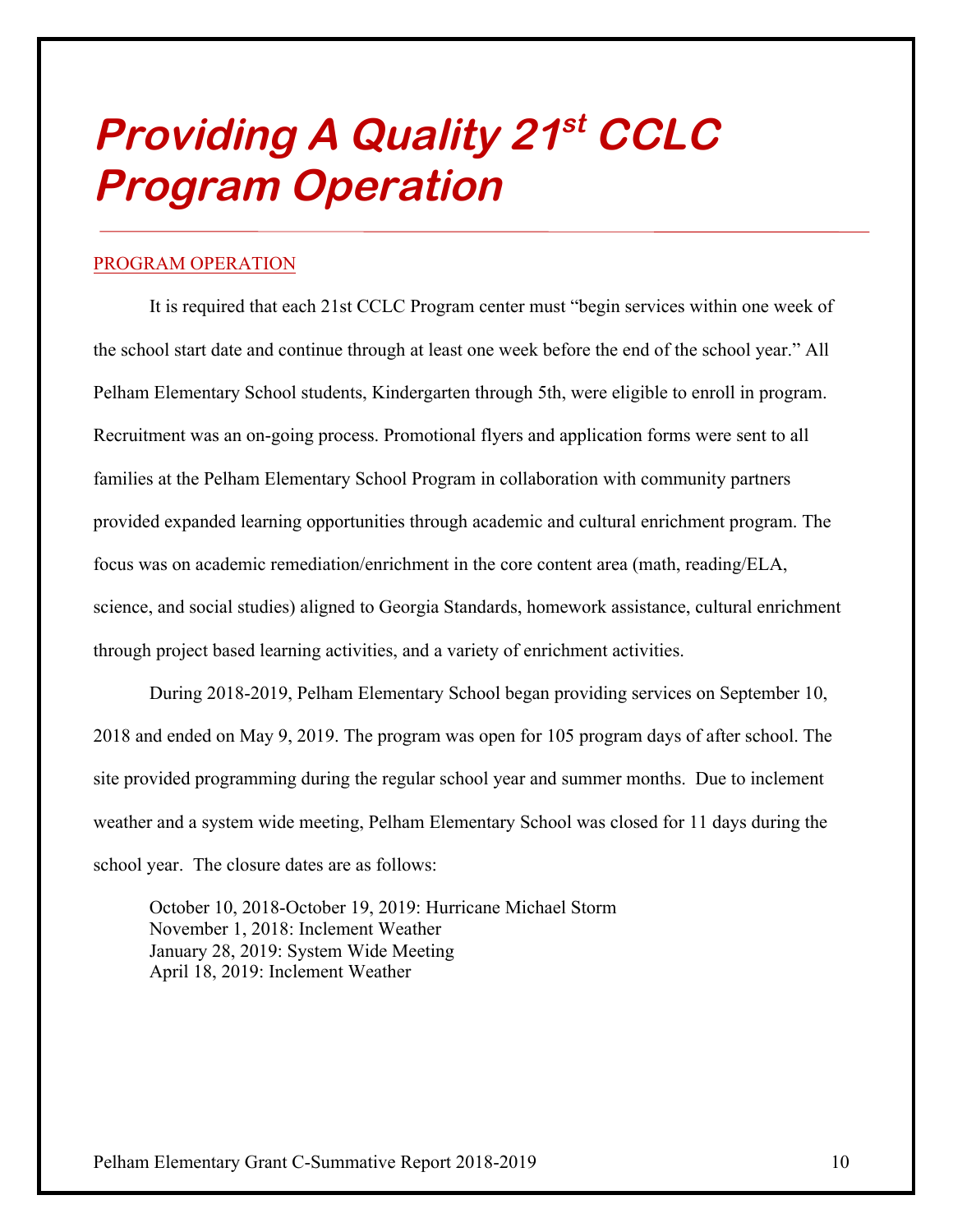The academic courses used a ratio of 12:1 student to teacher ratio. During onsite visits, it was evident that the academic courses as described in the grant were being taught. Table 5 displays Pelham Elementary School Program's hours of operation during the school year, 4 days per week, for 3 hours per day.

| <b>School Year 2017-2018 Program Operations</b> |                            |                                    |                                          |         |  |
|-------------------------------------------------|----------------------------|------------------------------------|------------------------------------------|---------|--|
| School                                          | Total                      | Typical                            | Typical number of <b>hour per week</b> : |         |  |
| <b>Sites</b>                                    | Number of<br>Weeks<br>Open | Number<br>Days Per<br>Week<br>Open | After School                             | Weekend |  |
| Pelham<br>Elementary<br>School                  | 26                         | $\overline{4}$                     | 12                                       | 0       |  |

Table 5: The Pelham Elementary School Program Hours of Operation

<<\*\*\*\*\*\*\*\*\*\*\*\*\*\*\*\*\*\*\*\*\*\*>>

## **21st CCLC Quality of Staffing**

## STAFFING CHARACTERISTICS

Ms. Markeshia Smith, Site Coordinator relies heavily on well qualified and experienced program staff and service providers. Pelham Elementary School was staffed with 1 fulltime Site Coordinator which was responsible for planning activities and overseeing daily operations. Pelham Elementary School staff are dedicated with a high level of commitment to serving the students within the program. The site is staffed based on the rate of student enrollment.

The academic activities include instruction by 5 certified teachers, small group instruction,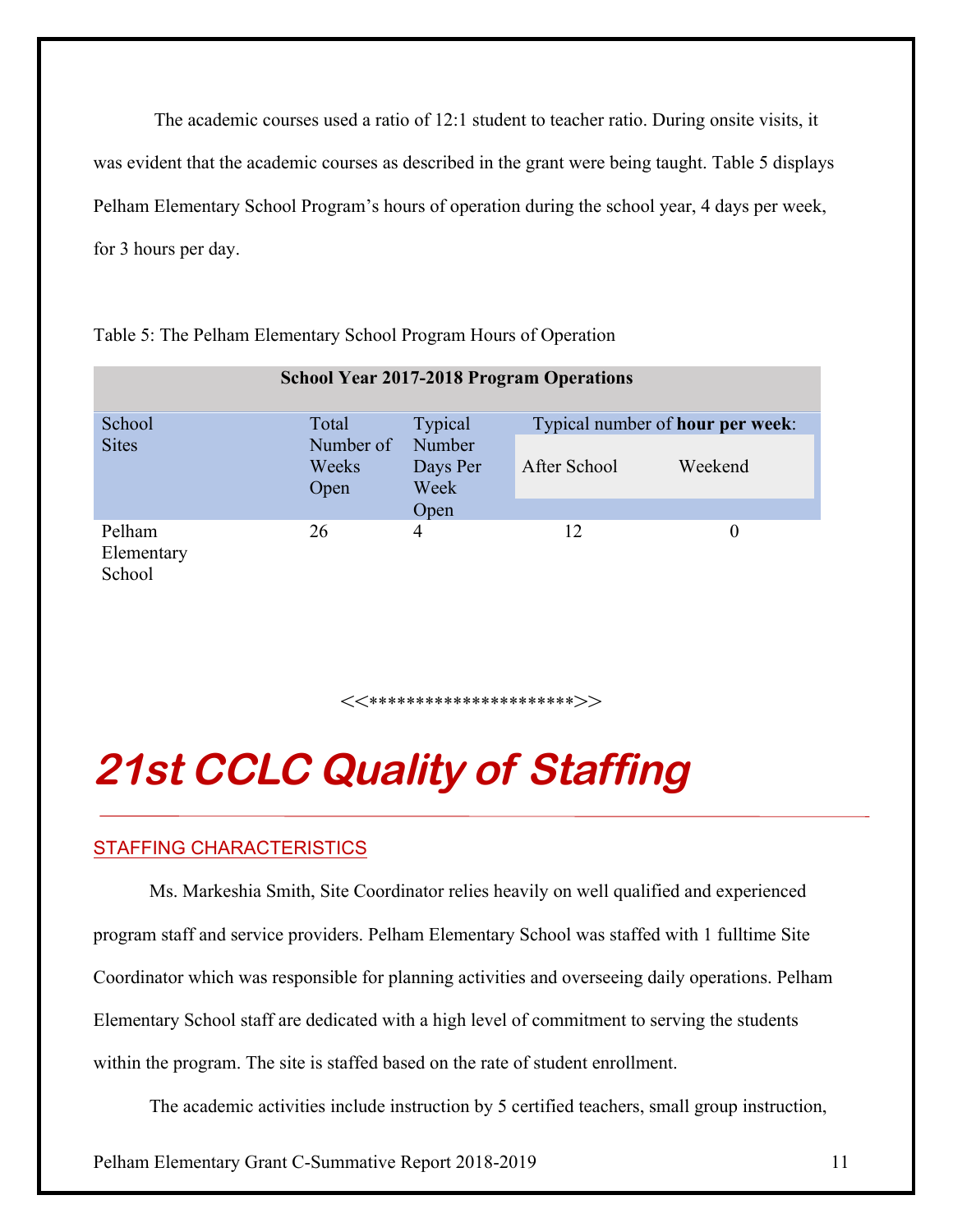tutorial services, test preparation, and computer based assistance to reinforce and compliment the regular school day academic program. Teachers were staffed in a 11:1 student to teacher ratio.

Table 6 shows the demographics of 21st CCLC staff. A total of 5 certified teachers were employed, 4 high school staff members, and 5 non-teaching school staff members that provided services during the academic year.

| тентан Екипении у эспол         |                          |           |
|---------------------------------|--------------------------|-----------|
| <b>Staff Type</b>               | 2018-2019<br>School Year |           |
|                                 | Paid                     | Volunteer |
| Administrator                   | $\theta$                 | $\theta$  |
| College Student                 | 0                        | $\theta$  |
| <b>Community Member</b>         | 0                        |           |
| <b>High School Student</b>      | 4                        |           |
| Parents                         | $\theta$                 | 0         |
| <b>School Day Teacher</b>       |                          | $\Omega$  |
| Other Non-Teaching School Staff |                          |           |
| <b>Subcontracted Staff</b>      | 0                        |           |
| Other                           | $\theta$                 |           |
| Total                           | 14                       |           |

#### Table 6: Regular Staff by Paid and Volunteer Status **Pelham Elementary School**

### STAFF QUALIFICATION AND PROFESSIONAL DEVELOPMENT

A top quality program depends heavily upon qualified and seasoned program employees. The Thomasville Community Resource Center encompasses a clearly outlined structure. The Executive Director, Ms. Lisa Billups worked directly, collaboratively, and provides steerage and oversight with the Program Manager, Ms. LaTonya Williams White on major program choices addressing funding, staffing, resources, and special events. The Executive Director had final decision-making authority on these major parts that have an effect on program structure, however the Program Manager is an energetic participant during this method. The Program Manager created choices concerning daily operations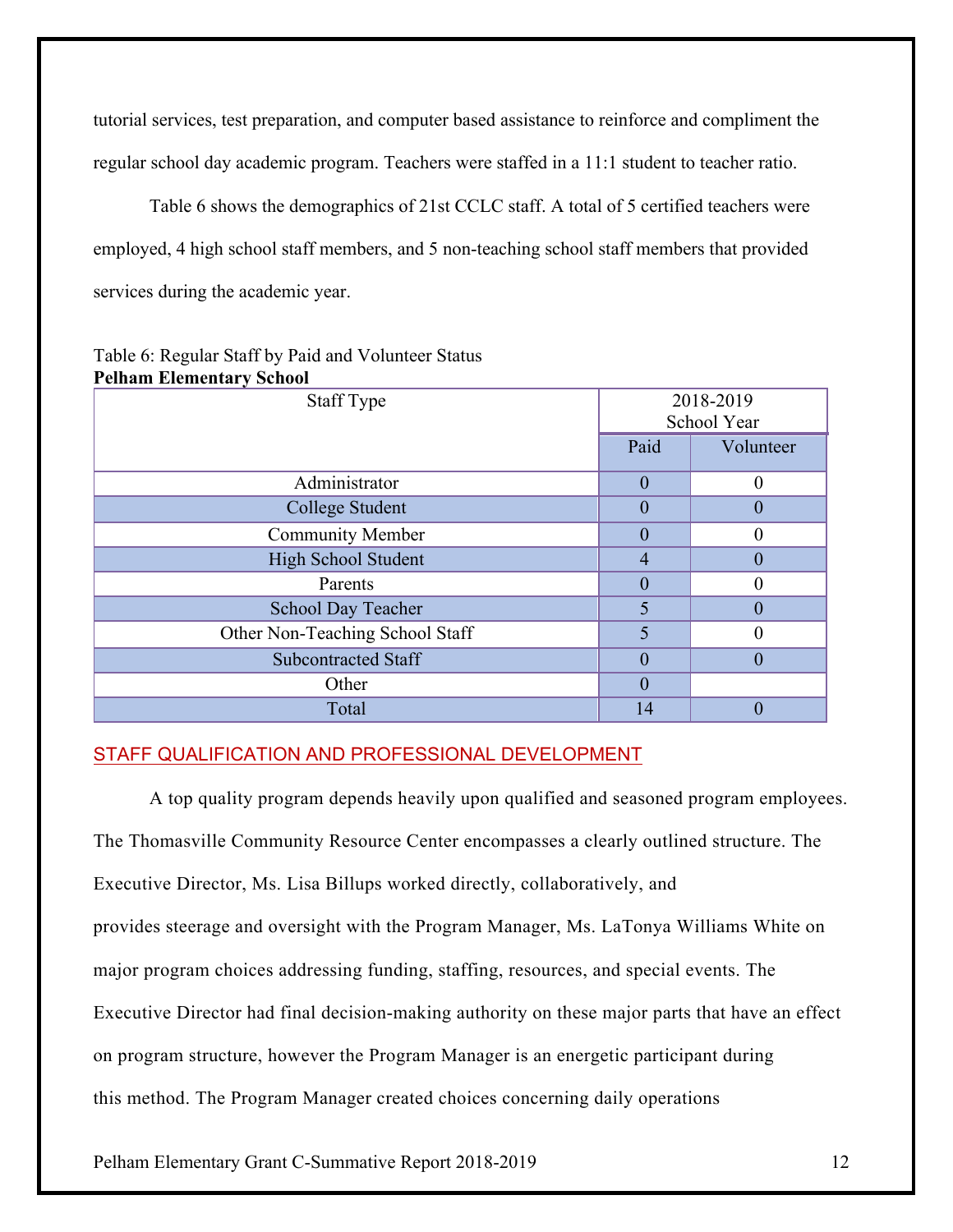with steerage and reports on to the Executive Director. She served as the main contact for collaborators/stakeholders, program employees, and program participants. The Program Manager was conjointly the primary line of communication with employees at the 21stCCLC Program sites. TCRC with success attracted seasoned employees to supply core educational and enrichment activities to students.

Thomasville Community Resource Center provided an initial orientation staff. This orientation outlined the mission and vision, info regarding the service delivery model and expectations of outcomes. To support services provided through the  $21<sup>st</sup> CCLC$  program, TCRC conjointly offered Professional Development to staff. Staff were inspired and frequently participated in numerous trainings throughout the year. Professional Development opportunities were offered as full day coaching sessions organized by the Program Manager, Ms. LaTonya Williams White. Professional Development sessions were based on Formative Assessment, teacher request, and TCRC staff observation of need. Professional development session topics included: Challenging Behavior, Staff Orientation, Recognizing and Reporting Child Abuse, First Aid & CPR, Engaging Student Activities, Health & Safety

#### STAFF PROVIDING PARENT OPPORTUNITIES

Effective leaders require a great deal of persistence to implement a quality 21st CCLC program. The leadership is essential to ensure that stakeholders (e.g., program staff, students, teacher, parents, and community partners) are equipped with the skills they need to ensure the program is successful. The Program Coordinator, Ms. Markeshia Smith has successfully managed to provide parents with several opportunities for involvement. Pelham Elementary School 21<sup>st</sup> CCLC hosted 7 parent involvement activities. It was important that most family members of students were able to attend the monthly meetings. Therefore, several strategies were implemented by Mrs. Smith to engage parents and inform them of the 21st CCLC program. Informational letters and enrollment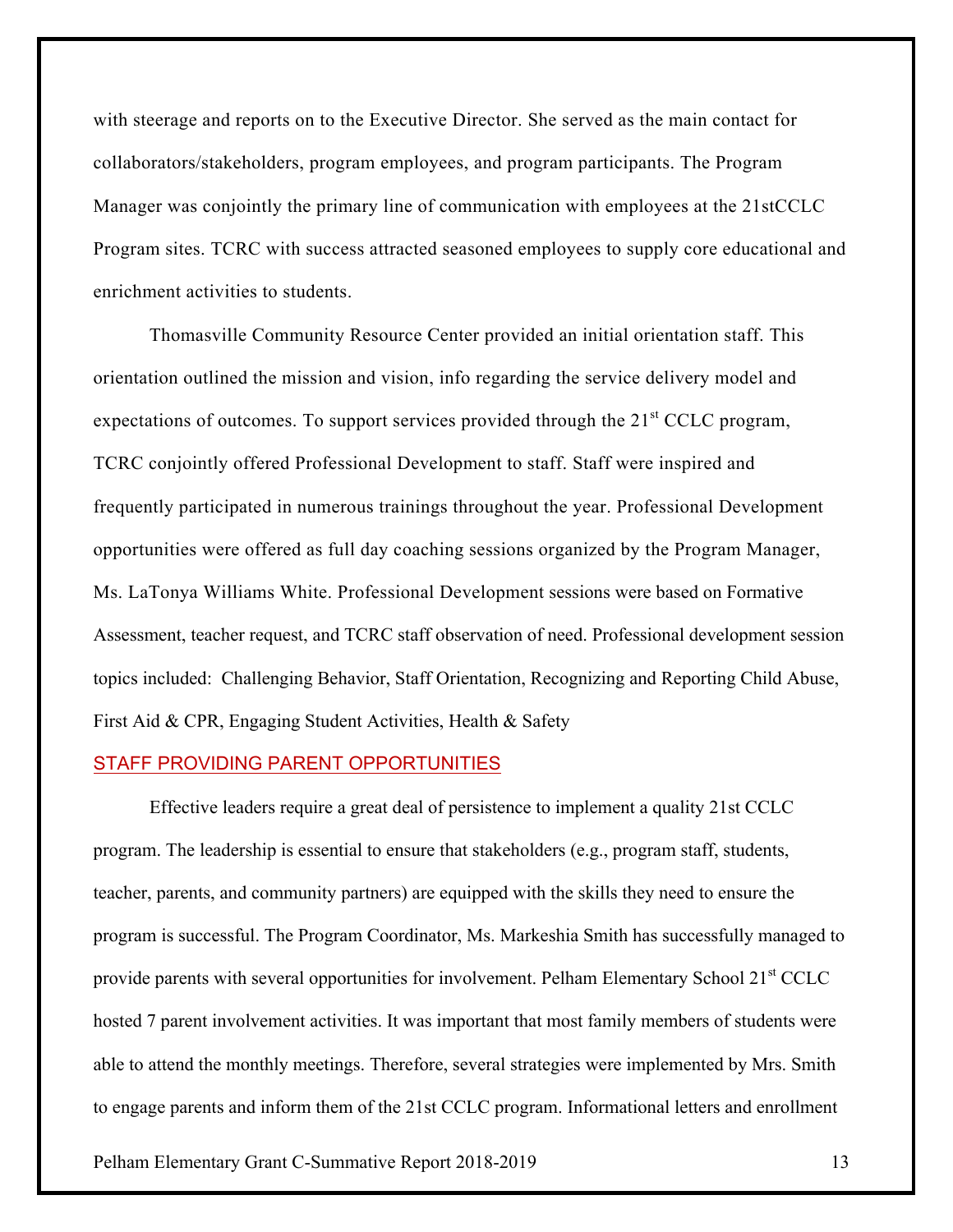packets were sent to target parents prior to the start of the program to encourage parents to enroll their child in the program and notify them of the Family Involvement Activities that were held.

| <b>Parent Involvement Activity</b> | $\#$ of Parents<br>Attending |
|------------------------------------|------------------------------|
| Family Health & Wellness Night     | 11                           |
| <b>Family Literacy Night</b>       | 13                           |
| <b>Family Math Night</b>           | 4                            |
| <b>Family Paint Night</b>          | 13                           |
| <b>Family STEAM Night</b>          | 15                           |
| <b>Financial Literacy Night</b>    | 11                           |
| Lights On Afterschool              | 13                           |
| Total: 7                           | 80                           |

Table 7: Schedule of Family Involvement Activities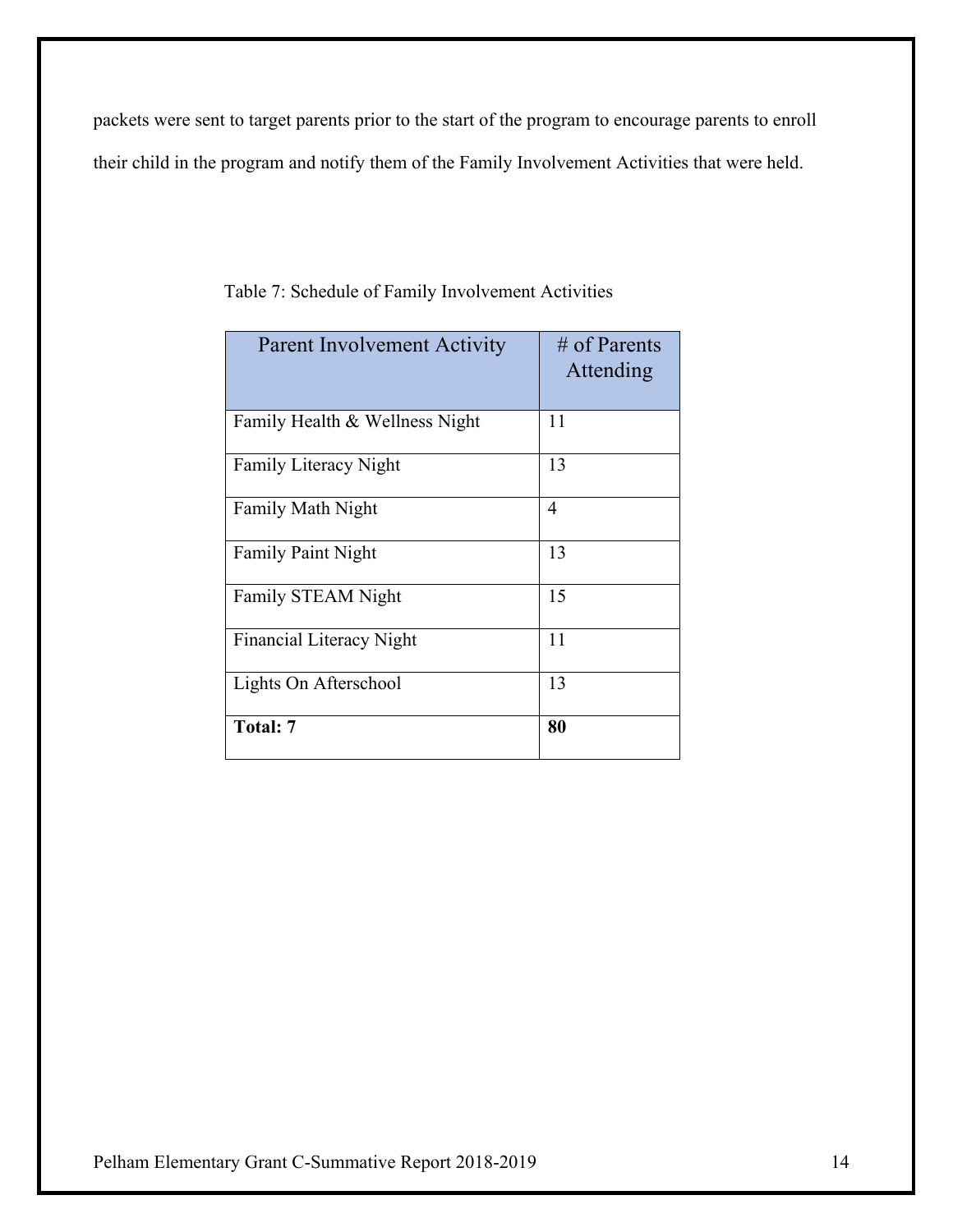## **21st CCLC Objective Assessment**

## *PROGRAM OUTCOMES*

Academic Excellence, LLC served as the external evaluator for Pelham Elementary School. The program aims to achieve eleven objectives. The first six objectives deal with academic performance in reading, math, and science. The three goals of the program are to engage children in enrichment activities to facilitate the following:

Goal 1: Improve academic Achievement.

Goal 2: Increase students' enrichment experiences, cultural enlightenment, and personal growth.

Goal 3: Involve family members of regularly participating students in family engagement and family workshop activities.

This Summative Evaluation Report is designed to highlight the strengths and accomplishments of Pelham Elementary School and suggest recommendation to support ongoing sustainability.

<<\*\*\*\*\*\*\*\*\*\*\*\*\*\*\*\*\*\*\*\*\*\*>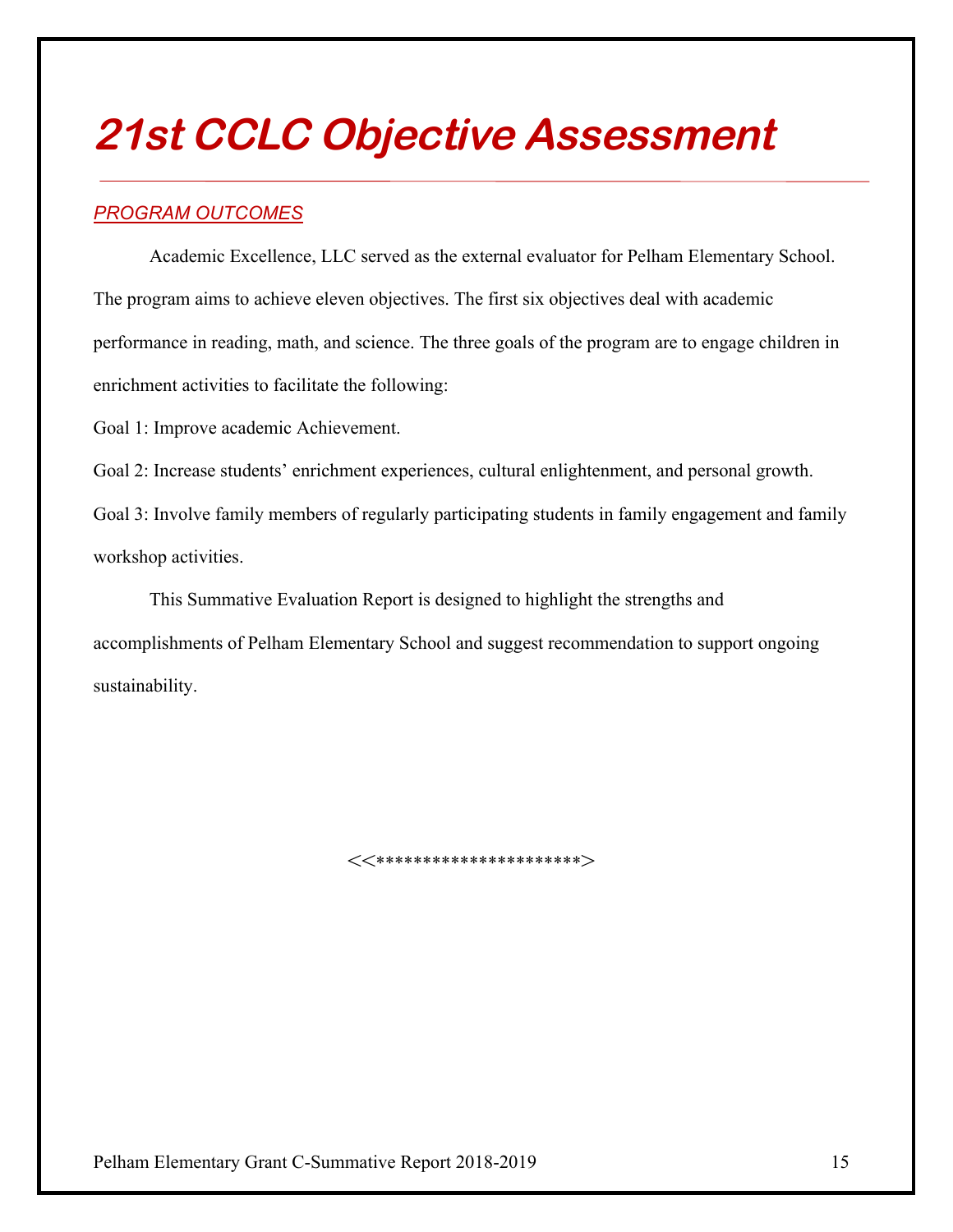| Goal 1                         | <b>Measureable Objectives</b>                                                                                                                                                                                                      | <b>Activities</b>                                                                                                                                          | Timeframe/Benchmark                                                                             |
|--------------------------------|------------------------------------------------------------------------------------------------------------------------------------------------------------------------------------------------------------------------------------|------------------------------------------------------------------------------------------------------------------------------------------------------------|-------------------------------------------------------------------------------------------------|
|                                | 1.1) A minimum of 40% of regularly participating 3rd - 8th grade<br>students will meet or exceed state standards on the state<br>assessments for ELA.                                                                              | Homework assistance,<br>reading tutorials and Study<br>Island or IStation reading<br>curriculum                                                            | Georgia Milestones<br>assessment given in<br>April of each year and retake<br>assessment in May |
|                                | 1.2) A minimum of 40% of regularly participating 3rd - 8th<br>grade students will meet or exceed state standards on the state<br>assessments for Math.                                                                             | Homework assistance,<br>Computer based<br>assessments/activities<br>homework assistance, math<br>tutorials and Study Island or<br>IStation math curriculum | Georgia Milestones<br>assessment given in<br>April of each year and retake<br>assessment in May |
| Improve<br>Student<br>Academic | 1.3) A minimum of 50% of regularly participating 3rd - 8th grade<br>students will maintain or improve their report card grades in<br>Reading as measured from the first 9 weeks to the last 9 weeks.                               | homework assistance,<br>reading tutorials and Study<br>Island or IStation reading<br>curriculum                                                            | 1 <sup>st</sup> and 4 <sup>th</sup> Nine Week Report<br>Cards grades                            |
| Achievement                    | 1.4) A minimum of 50% of regularly participating 3rd - 8th grade<br>students will maintain or improve their report card grades in<br>Math as measured from the first 9 weeks to the last 9 weeks.                                  | Homework assistance, math<br>tutorials and Study Island or<br>IStation math curriculum                                                                     | 1 <sup>st</sup> and 4 <sup>th</sup> Nine Week Report<br>Cards grades                            |
|                                | 1.5) A minimum of 50% of regularly participating K-2nd grade<br>students will show improvement from pre to post testing in<br>Reading using Study Island and/or IStation Reading Program tool<br>as screening.                     | Homework assistance,<br>Computer based homework<br>assistance, reading tutorials<br>and Study Island or IStation<br>reading curriculum                     | Study Island Pre and Post-<br>test and IStation Reading<br>Program results                      |
|                                | 1.6) 1.6 A minimum of 50% of regularly participating K-2nd grade<br>students will show improvement from pre to prost testing in<br>Math using assessments from the Study Island and/or IStation<br>Math program tool as screening. | Homework assistance,<br>Computer based<br>assessments/activities and<br>enrichment sessions,<br>homework assistance, math                                  | Study Island Pre and Post-<br>test and IStation Reading<br>Program results                      |

Table 8: Pelham Elementary School 21<sup>st</sup> CCLC Grant Goals & Objectives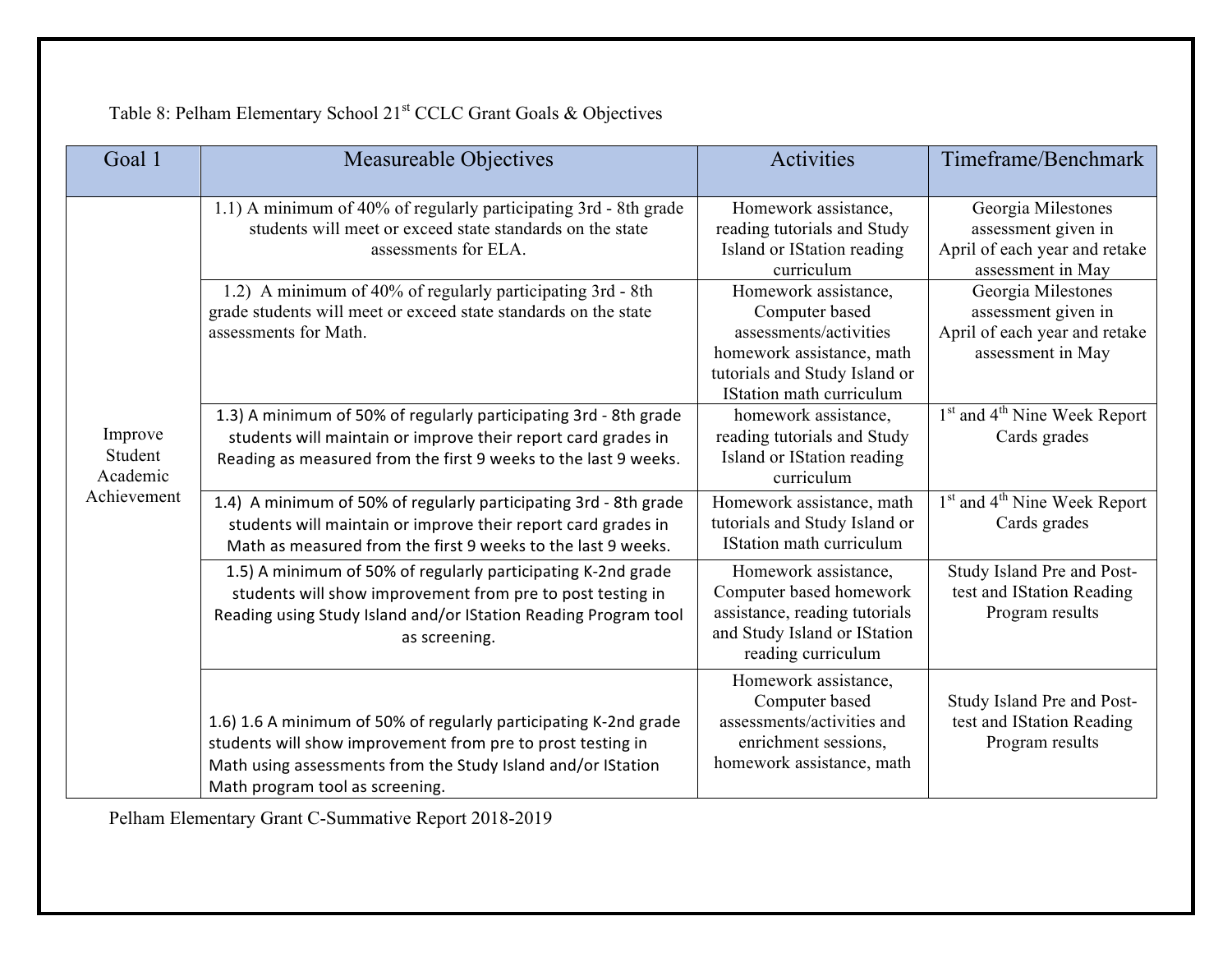| or<br>and<br>sland<br>∴∗nidy:                |  |
|----------------------------------------------|--|
| $T^{\alpha}$<br>$c$ 111<br>` הי<br>uum<br>на |  |

| Goal 2               | Measureable Objectives                                                                                                                                                       | <b>Activities</b>                                                                         | Timeframe/Benchmark                                                                                     |
|----------------------|------------------------------------------------------------------------------------------------------------------------------------------------------------------------------|-------------------------------------------------------------------------------------------|---------------------------------------------------------------------------------------------------------|
|                      | 2.1) A minimum of 40% of regularly participating students<br>(attending 30 days or more) at all sites will be absent 15 days or<br>less during the regular school day.       | Mentoring                                                                                 | Attendance Report school's<br>student information system                                                |
| Youth<br>Development | 2.2) A minimum of 40% of regularly participating students<br>(attending 30 days or more) at all sites will demonstrate<br>improvement in class participation.                | Homework assistance, math<br>and reading tutorials, and<br>mentoring                      | Teacher 21 <sup>st</sup> CCLC survey                                                                    |
|                      | 2.3) A minimum of 40% of regularly participating students<br>(attending 30 days or more) at all sites will demonstrate<br>improvement in character development and behavior. | Conferencing, mentoring,<br>Academic tutorials, and<br><b>Character Counts curriculum</b> | Daily agenda review<br>throughout the year,<br>behavior report, teacher 21 <sup>st</sup><br>CCLC survey |

| Goal 3               | Measureable Objectives                                                                                                                                                                                               | <b>Activities</b>                        | Timeframe/Benchmark                                                                                                 |
|----------------------|----------------------------------------------------------------------------------------------------------------------------------------------------------------------------------------------------------------------|------------------------------------------|---------------------------------------------------------------------------------------------------------------------|
| Family<br>Engagement | 3.1) 40% of parents and/or family members of regularly participating<br>students (attending 30 or more operational days) will participate in at<br>least one program wide event.                                     | $21st$ Century event based<br>activities | Sign-in sheets collected at<br>each parent session,<br>scheduled events, parent<br>survey at the end of the<br>year |
|                      | 3.2) 50% of participating students' parents/guardians will report that<br>their child talks to them/discusses the after school program with them<br>as indicated by annual parent surveys (parent-child engagement). | $21st$ Century event based<br>activities | Parent survey at the end of<br>the year                                                                             |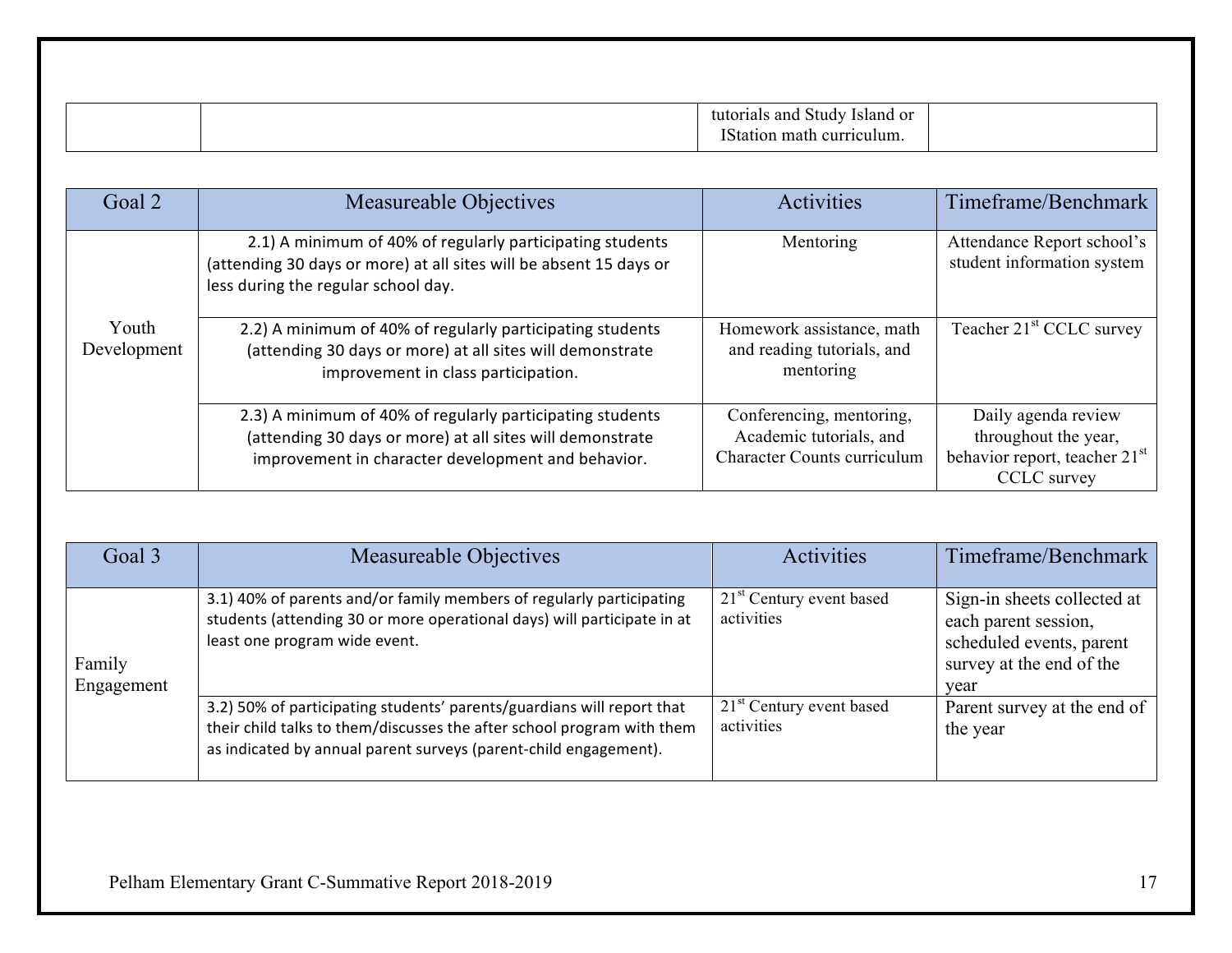# **Status of Program Objectives**

## Table 9: Pelham Elementary School 21<sup>st</sup> CCLC Program

| Goal 1                                        | Measureable Objectives                                                                                                                                                                                                                         | <b>Status</b> | Comments                                                                                    |
|-----------------------------------------------|------------------------------------------------------------------------------------------------------------------------------------------------------------------------------------------------------------------------------------------------|---------------|---------------------------------------------------------------------------------------------|
|                                               | 1.1) A minimum of $40\%$ of<br>regularly participating 3rd - 8th<br>grade students will meet or<br>exceed state standards on the state<br>assessments for ELA.                                                                                 | <b>MET</b>    | Of the 46 students who took the Reading<br>GMAS, 36 scored at a level 2 or above<br>(78.2). |
|                                               | 1.2) A minimum of $40\%$ of<br>regularly participating 3rd - 8th<br>grade students will meet or exceed<br>standards on the<br>state<br>state<br>assessments for Math.                                                                          | <b>MET</b>    | Of the 46 students who took the Math<br>GMAS, 22 scored at a level 2 or above<br>$(47.8)$ . |
| Improve<br>Student<br>Academic<br>Achievement | 1.3) A minimum of 50% of<br>regularly participating 3rd - 8th<br>grade students will maintain or<br>improve their report card grades<br>in Reading as measured from the<br>first 9 weeks to the last 9 weeks.                                  | <b>MET</b>    | Total students meeting objective: 27/46<br>$(58.6\%)$                                       |
|                                               | 1.4) A minimum of 50% of<br>regularly participating 3rd - 8th<br>grade students will maintain or<br>improve their report card grades<br>in Math as measured from the<br>first 9 weeks to the last 9 weeks.                                     | <b>MET</b>    | Total students meeting objective: 29/46<br>(63%)                                            |
|                                               | 1.5) A minimum of 50% of<br>regularly participating K-2nd<br>grade students will show<br>improvement from pre to post<br>testing in Reading using Study<br>Island and/or IStation Reading<br>Program tool as screening.                        | <b>MET</b>    | Total students meeting the objective: 42/42<br>$(100\%)$                                    |
|                                               | 1.6) 1.6 A minimum of 50% of<br>regularly participating K-2nd<br>grade students will show<br>improvement from pre to prost<br>testing in Math using<br>assessments from the Study<br>Island and/or IStation Math<br>program tool as screening. | <b>MET</b>    | Total students meeting the objective: 42/42<br>$(100\%)$                                    |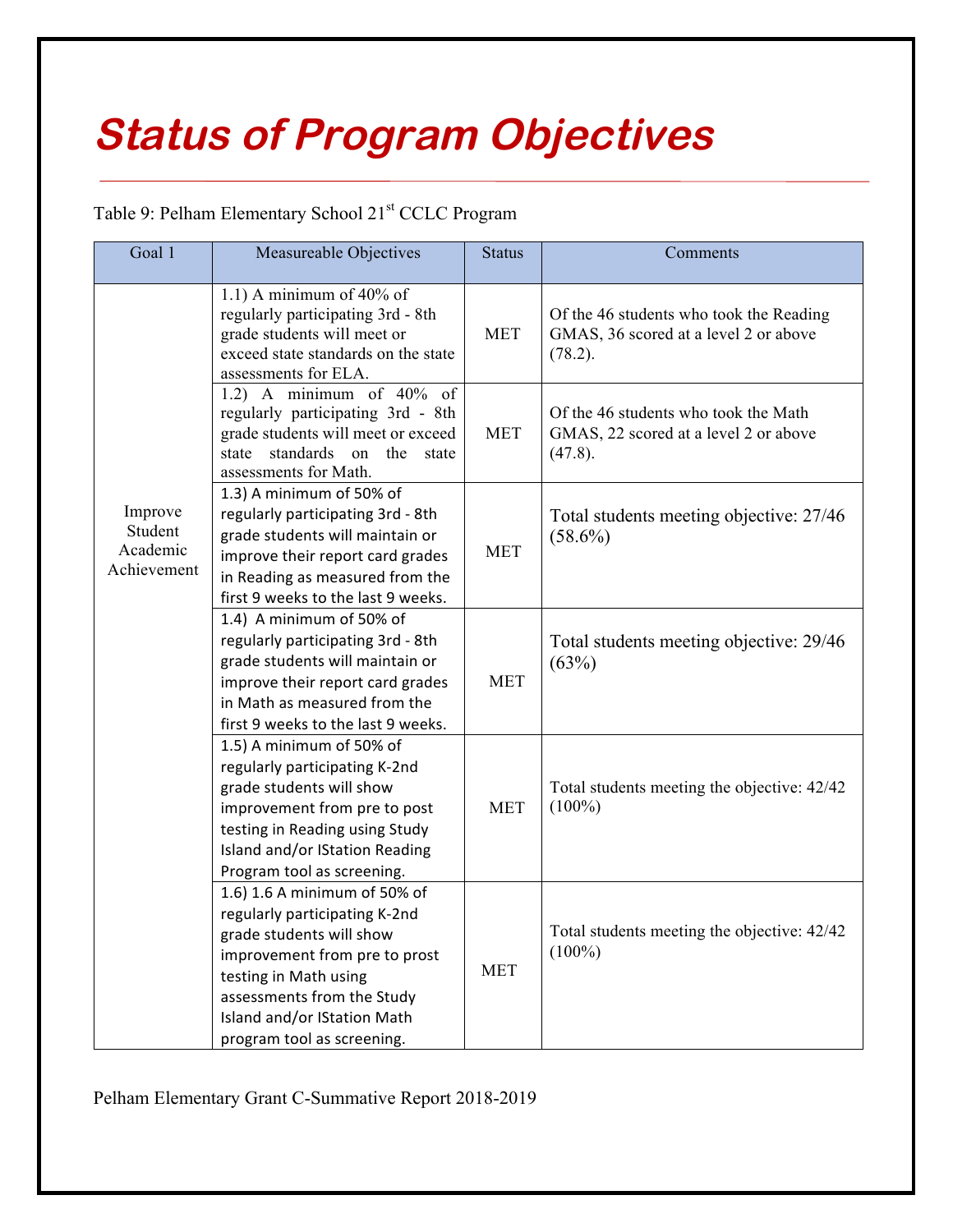| Goal 2               | Measureable Objectives                                                                                                                                                                   | <b>Status</b> | Comments                                                 |
|----------------------|------------------------------------------------------------------------------------------------------------------------------------------------------------------------------------------|---------------|----------------------------------------------------------|
|                      | 2.1) A minimum of $40\%$ of<br>regularly participating students<br>(attending 30 days or more) at all<br>sites will be absent 15 days or less<br>during the regular school day.          | <b>MET</b>    | Total students meeting the objective:<br>88/88 (100%)    |
| Youth<br>Development | 2.2) A minimum of $40\%$ of<br>regularly participating students<br>(attending 30 days or more) at all<br>sites will demonstrate<br>improvement in class participation.                   | MET           | Total students meeting the objective:<br>$71/88(80.6\%)$ |
|                      | 2.3) A minimum of $40\%$ of<br>regularly participating students<br>(attending 30 days or more) at all<br>sites will demonstrate<br>improvement in character<br>development and behavior. | <b>MET</b>    | Total students meeting the objective:<br>50/88 (56.8%)   |

| Goal 3     | Measureable Objectives                                                                                                                                                                                                           | <b>Status</b> | Comments                                         |
|------------|----------------------------------------------------------------------------------------------------------------------------------------------------------------------------------------------------------------------------------|---------------|--------------------------------------------------|
| Family     | $(3.1)$ 40% of parents and/or family<br>members of regularly participating<br>students (attending 30 or more<br>operational days) will participate<br>in at least one program wide<br>event.                                     | <b>MET</b>    | Total meeting the objective: 79/88<br>$(89.7\%)$ |
| Engagement | 3.2) 50% of participating students'<br>parents/guardians will report that<br>their child talks to them/discusses<br>the after school program with<br>them as indicated by annual parent<br>surveys (parent-child<br>engagement). | <b>MET</b>    | Total meeting the objective: 55/64<br>$(85.9\%)$ |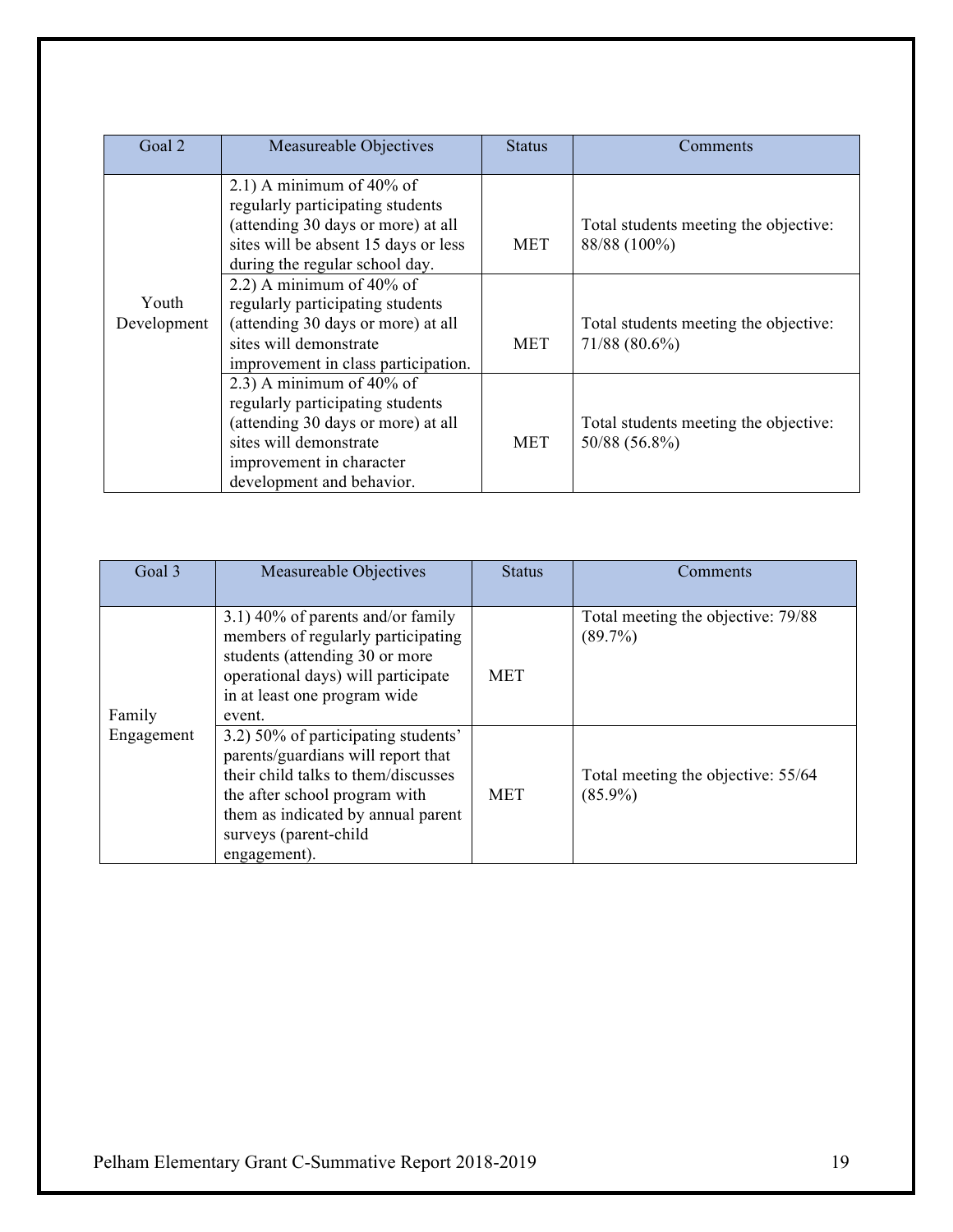## **Evaluation Overview**

### *PARENT, TEACHER AND STUDENT SURVEYS*

Multiple measures were used to evaluate Pelham Elementary Schools program. The parent, teacher, and student surveys are used to monitor progress and make decisions for Pelham Elementary School's 21<sup>st</sup> CCLC program activities and projects that are a grant requirement. Stakeholder feedback is intended to guide the continuous improvement process and should enable the identification of successful aspects of the program and areas in need of improvement. Parent surveys received parent opinions on staffing, activities, operations, site administration communication, child's happiness with the program, and behaviors regarding the overall program. As stakeholders, parents are key indicators of whether the program is facilitating basic communication of goals and objectives. Their opinions indicate whether certain criteria are being met such as quality homework completion, student's ability to get along with others, and students' behavior. The teachers' results assist with guiding the curriculum and suggest improvements for the 21st CCLC Program.

#### *SITE VISITS*

Also, external evaluators retrieved additional observational data during the 6 sites visits. The purpose of the site visits was to observe activities and lessons during the implementation and collect documentation that would assist in the evaluation of the program. The site was also visited multiple times by the Program Director and the GADOE Evaluation Specialist.

#### *OTHER TECHNIQUES*

- 1. Collected and analyzed secondary data gathered from CAYEN
- 2. Collected and analyzed secondary data gathered from Thomasville Community Resource Center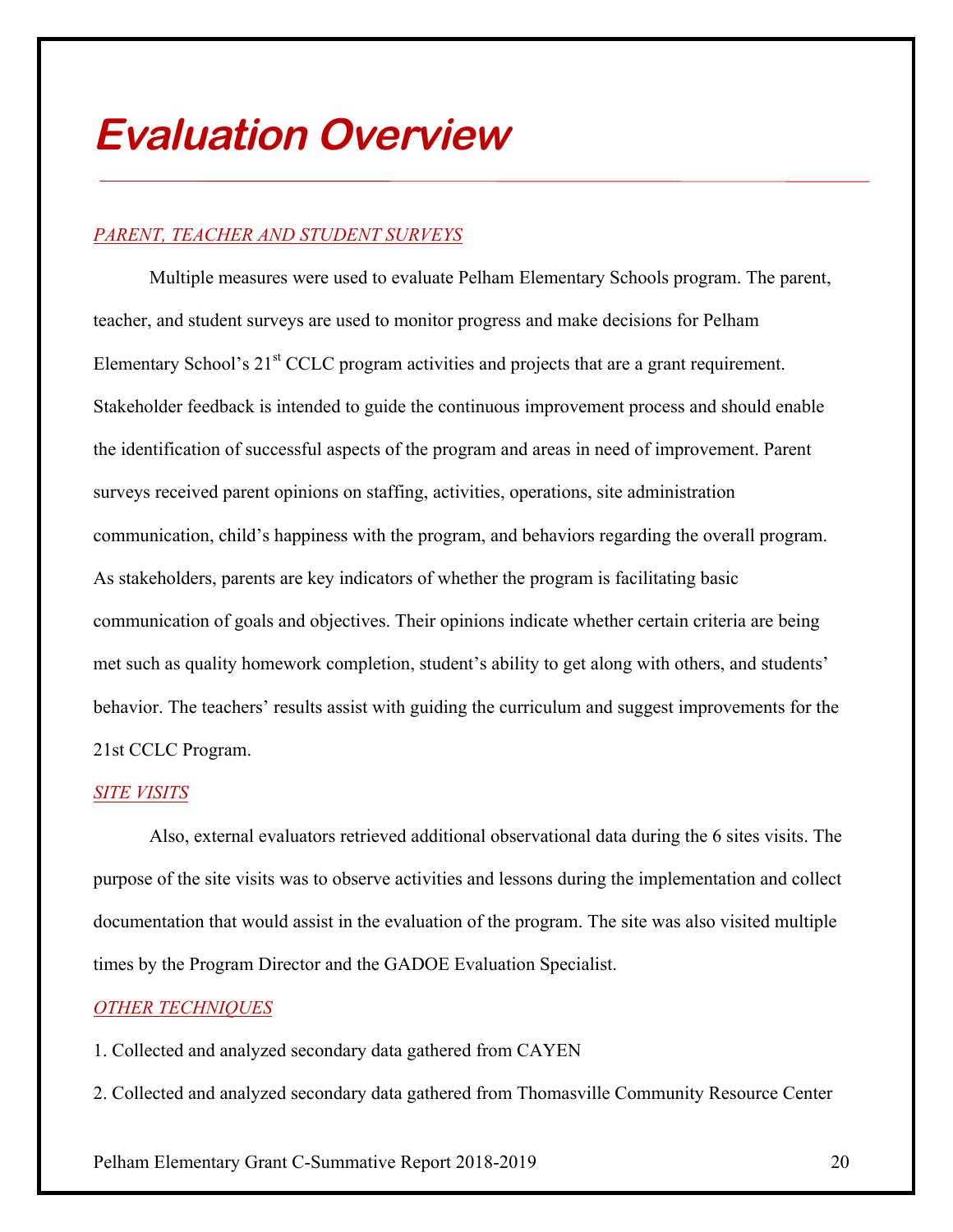### *DATA COLLECTION SCHEDULE*

Table 10: Data Collection Activities

| Activity                          | Dates                                       |
|-----------------------------------|---------------------------------------------|
| <b>Sites Visits</b>               | November 2018, December 2018, January       |
|                                   | 2019, February 2019, March 2019, April 2019 |
| Parent Survey                     | Spring 2019                                 |
| <b>Regular Day Teacher Survey</b> | Spring 2019                                 |
| <b>Student Survey</b>             | Spring 2019                                 |
| Analysis of GA Milestones Data    | Spring 2019                                 |
| Analysis of CAYEN Data            | Ongoing                                     |
| Other Techniques                  | Ongoing                                     |

# **Program Implementation**

### *PROGRAM ACTIVITIES*

The primary activities of Pelham Elementary School program are listed below:

- STEM/STEAM
- Academic Enrichment (Literacy and Math)
- Project Based Learning
- Arts and Crafts
- Puppetry
- Homework Help
- Enrichment Activities (e.g., Character education, cooking, mentoring)
- Physical Activity (Let's Get Fit)
- Counseling (Character Counts)
- Recreation
- Computer Lab

*Source: CAYEN and site schedule*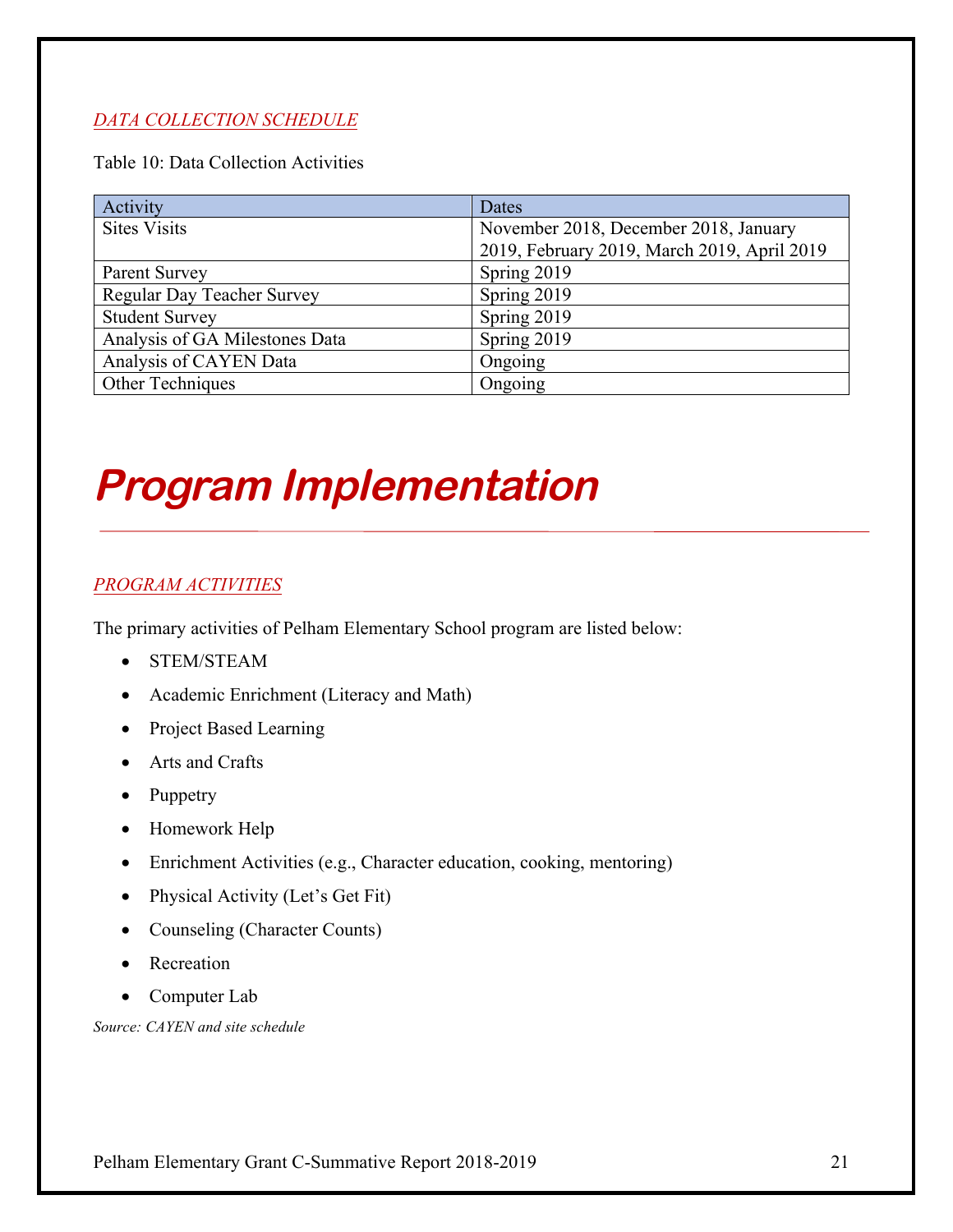# **Program Outcome Data**

## *ACADEMIC PERFORMANCE-STUDENT REPORT CARD GRADES*

Table 11: Pelham Elementary School 21<sup>st</sup> CCLC Program-Students Earning an A, B or Increasing a Letter Grade from Fall to Spring



As can be seen in the chart above, 29% of students at Pelham increased their reading grade to A, B, or C throughout the year, and 36% of students increased their math grade to A, B, or C throughout the year.

Table 12: Number of Failing Grades

| <b>Grading Period</b>      | Reading | Math |
|----------------------------|---------|------|
| 1 <sup>st</sup> Nine Weeks |         |      |
|                            |         |      |
| $3rd$ Nine Weeks           |         |      |

As illustrated in Table 11 above, the number of failing grades *(i.e., 59 and below)* for reading decreased by 1 from fall to spring. The number of failing grades for math also decreased by 1 from fall to spring.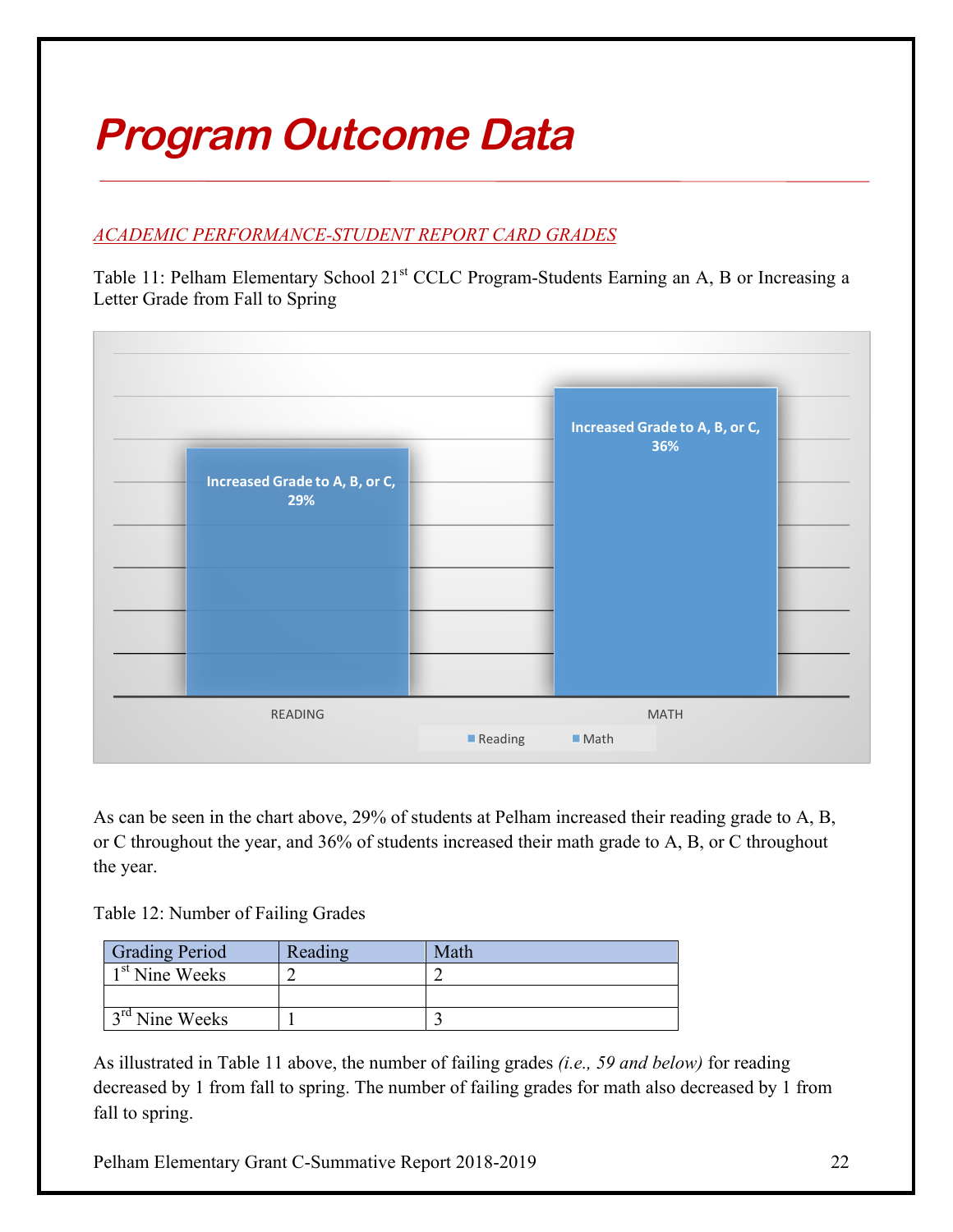In the spring of 2019, a survey was administered to the adult family members of students who participated in the PES program. The purpose of the survey was to assess the level of engagement of each family member and overall satisfaction with the program. Survey responses are summarized in Table 10.

| <b>Parent Survey Items and Response Frequencies</b>       |                                                                                                  |                                   |                                  |                          |  |  |  |
|-----------------------------------------------------------|--------------------------------------------------------------------------------------------------|-----------------------------------|----------------------------------|--------------------------|--|--|--|
|                                                           | <b>Number of Parents Responding=64</b>                                                           |                                   |                                  |                          |  |  |  |
|                                                           | 1. The program is helping my child's behavior improve.                                           |                                   |                                  |                          |  |  |  |
| <b>Strongly Agree</b>                                     | Agree                                                                                            | Neither Agree/<br><b>Disagree</b> | <b>Disagree</b>                  | <b>Strongly Disagree</b> |  |  |  |
| 34 (54%)                                                  | 22 (34%)                                                                                         | 8(13%)                            | $0(0\%)$                         | $0(0\%)$                 |  |  |  |
|                                                           | 2. The program is helping my child to complete and turn in his/her homework on time.             |                                   |                                  |                          |  |  |  |
| <b>Strongly Agree</b>                                     | Agree                                                                                            | Neither Agree/<br><b>Disagree</b> | <b>Disagree</b>                  | <b>Strongly Disagree</b> |  |  |  |
| 43 (67%)                                                  | 17 (27%)                                                                                         | 4(6%)                             | $0(0\%)$                         | $0(0\%)$                 |  |  |  |
|                                                           | 3. How satisfied are you with your child's 21st CCLC Program?                                    |                                   |                                  |                          |  |  |  |
| <b>Very Satisfied</b>                                     | Satisfied                                                                                        | Neither Agree/<br><b>Disagree</b> | Somewhat<br><b>Dissatisfied</b>  | Very Dissatisfied        |  |  |  |
| 55 (86%)                                                  | 9(14%)                                                                                           | $0(0\%)$                          | $0(0\%)$                         | $0(0\%)$                 |  |  |  |
| school?                                                   | 4. Prior to your child participating in 21st CCLC Program, where did your child usually go after |                                   |                                  |                          |  |  |  |
| Home Alone                                                | Home w/ Siblings,<br>Parents,<br>Guardian, Sitter                                                | Home of<br>Someone Else           | Someplace Else<br>for Activities | Other                    |  |  |  |
| $1(2\%)$                                                  | 34 (56%)                                                                                         | 10 (16%)                          | 15 (25%)                         | 1(2%)                    |  |  |  |
|                                                           | 5. How did you find out about 21st CCLC Program?                                                 |                                   |                                  |                          |  |  |  |
| School Agency                                             | <b>Another Parent</b>                                                                            | Community<br>Organization         | <b>Another Student</b>           | Other                    |  |  |  |
| 57 (90%)                                                  | $6(10\%)$                                                                                        | $0(0\%)$                          | $0(0\%)$                         | $0(0\%)$                 |  |  |  |
|                                                           | 6. The program is helping my child's reading skills improve                                      |                                   |                                  |                          |  |  |  |
| <b>Strongly Agree</b>                                     | Agree                                                                                            | Neither Agree/<br><b>Disagree</b> | <b>Disagree</b>                  | <b>Strongly Disagree</b> |  |  |  |
| 41 (64%)                                                  | 21 (33%)                                                                                         | 2(3%)                             | $0(0\%)$                         | $0(0\%)$                 |  |  |  |
| 7. The program is helping my child's math skills improve. |                                                                                                  |                                   |                                  |                          |  |  |  |
| <b>Strongly Agree</b>                                     | Agree                                                                                            | Neither Agree/<br><b>Disagree</b> | <b>Disagree</b>                  | No Answer                |  |  |  |
| 41 (64%)                                                  | 21(33%)                                                                                          | 2(3%)                             | $0(0\%)$                         | $0(0\%)$                 |  |  |  |

Table 13: Parent Survey-Percentage Agreeing to Strongly Disagreeing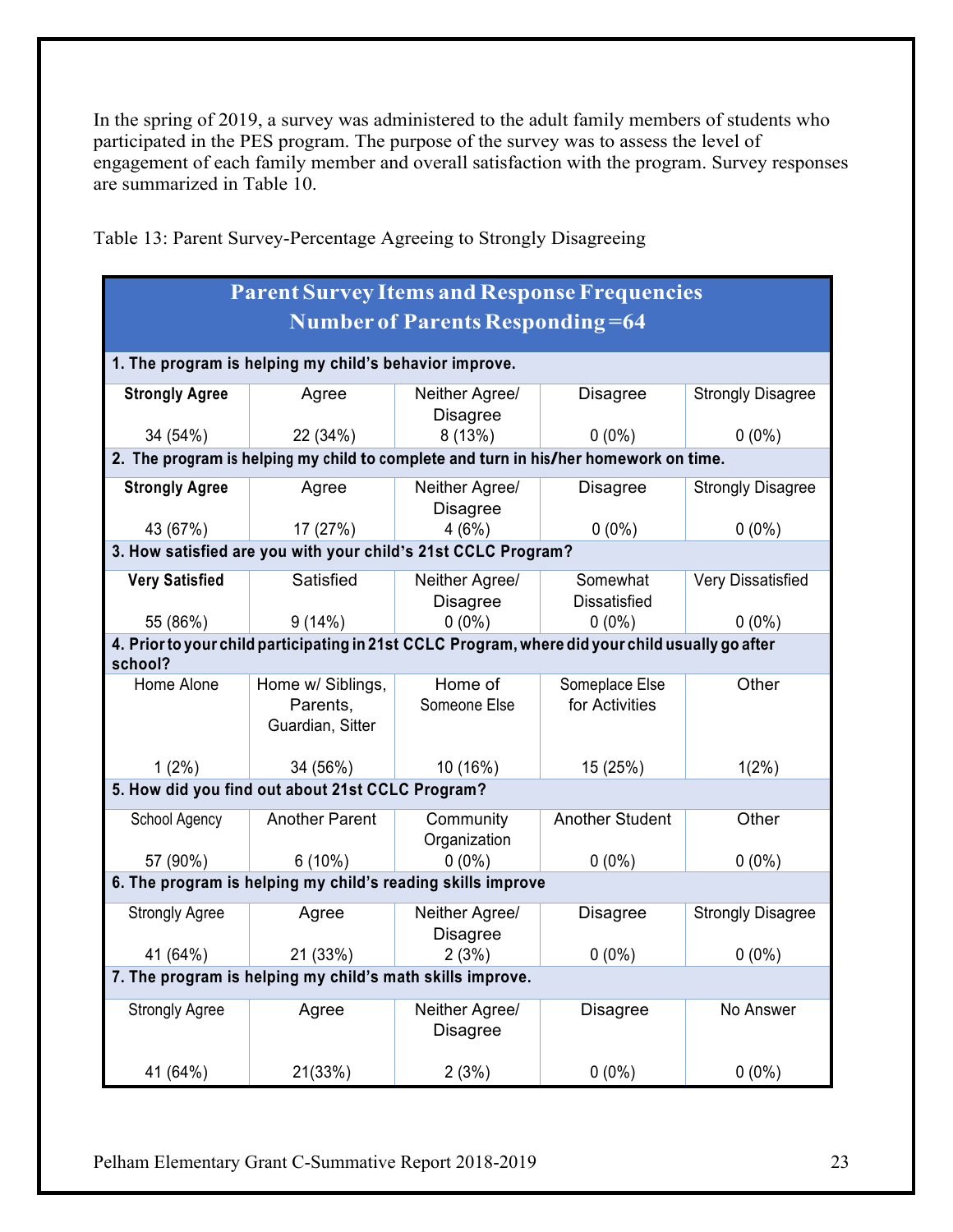In the spring of 2019, a survey was administered to student who participated in the Pelham Elementary School program. The purpose of the survey was to gauge the attitudes of students toward the after-school program and whether or not it helped them academically and/or socially. Student survey responses are summarized in Table 13.

| <b>Student Survey Items and Response Frequencies</b>         |                                                                                         |                             |                 |                          |  |  |  |
|--------------------------------------------------------------|-----------------------------------------------------------------------------------------|-----------------------------|-----------------|--------------------------|--|--|--|
|                                                              | Number of Students Responding=62                                                        |                             |                 |                          |  |  |  |
|                                                              | 1. I like the 21st CCLC Program                                                         |                             |                 |                          |  |  |  |
| <b>Strongly Agree</b>                                        | Agree                                                                                   | Neither Agree/              | <b>Disagree</b> | <b>Strongly Disagree</b> |  |  |  |
| 53 (85%)                                                     | $6(10\%)$                                                                               | <b>Disagree</b><br>$1(2\%)$ | $0(0\%)$        | 2(3%)                    |  |  |  |
|                                                              | 2. My overall behavior has improved because of the 21st CCLC program.                   |                             |                 |                          |  |  |  |
| <b>Strongly Agree</b>                                        | Agree                                                                                   | Neither Agree/              | <b>Disagree</b> | <b>Strongly Disagree</b> |  |  |  |
| 55 (89%)                                                     | 5(8%)                                                                                   | <b>Disagree</b><br>$1(2\%)$ | $0(0\%)$        | $1(2\%)$                 |  |  |  |
|                                                              | 3. The 21 <sup>st</sup> CCLC program helps me complete and turn in my homework on time. |                             |                 |                          |  |  |  |
| <b>Strongly Agree</b>                                        | Agree                                                                                   | Neither Agree/              | <b>Disagree</b> | <b>Strongly Disagree</b> |  |  |  |
| 54 (87%)                                                     | 5(8%)                                                                                   | <b>Disagree</b><br>$1(2\%)$ | $1(2\%)$        | $1(2\%)$                 |  |  |  |
|                                                              | 4. I'm doing better in school since I started coming to the 21st CCLC program.          |                             |                 |                          |  |  |  |
| <b>Strongly Agree</b>                                        | Agree                                                                                   | Neither Agree/              | <b>Disagree</b> | <b>Strongly Disagree</b> |  |  |  |
| 51 (82%)                                                     | 8(13%)                                                                                  | <b>Disagree</b><br>$1(2\%)$ | $1(2\%)$        | $1(2\%)$                 |  |  |  |
|                                                              | 5. I feel better about myself because of the 21st CCLC program.                         |                             |                 |                          |  |  |  |
| <b>Strongly Agree</b>                                        | Agree                                                                                   | Neither Agree/              | <b>Disagree</b> | <b>Strongly Disagree</b> |  |  |  |
| 51 (82%)                                                     | 7(11%)                                                                                  | <b>Disagree</b><br>2(3%)    | $0(0\%)$        | 2(3%)                    |  |  |  |
| 6. I have made new friends because of the 21st CCLC program. |                                                                                         |                             |                 |                          |  |  |  |
| <b>Strongly Agree</b>                                        | Agree                                                                                   | Neither Agree/              | Disagree        | <b>Strongly Disagree</b> |  |  |  |
| 52 (84%)                                                     | 4(6%)                                                                                   | <b>Disagree</b><br>$1(2\%)$ | 2(3%)           | 3(5%)                    |  |  |  |

Table 14: Student Survey-Percentage Agreeing to Strongly Disagreeing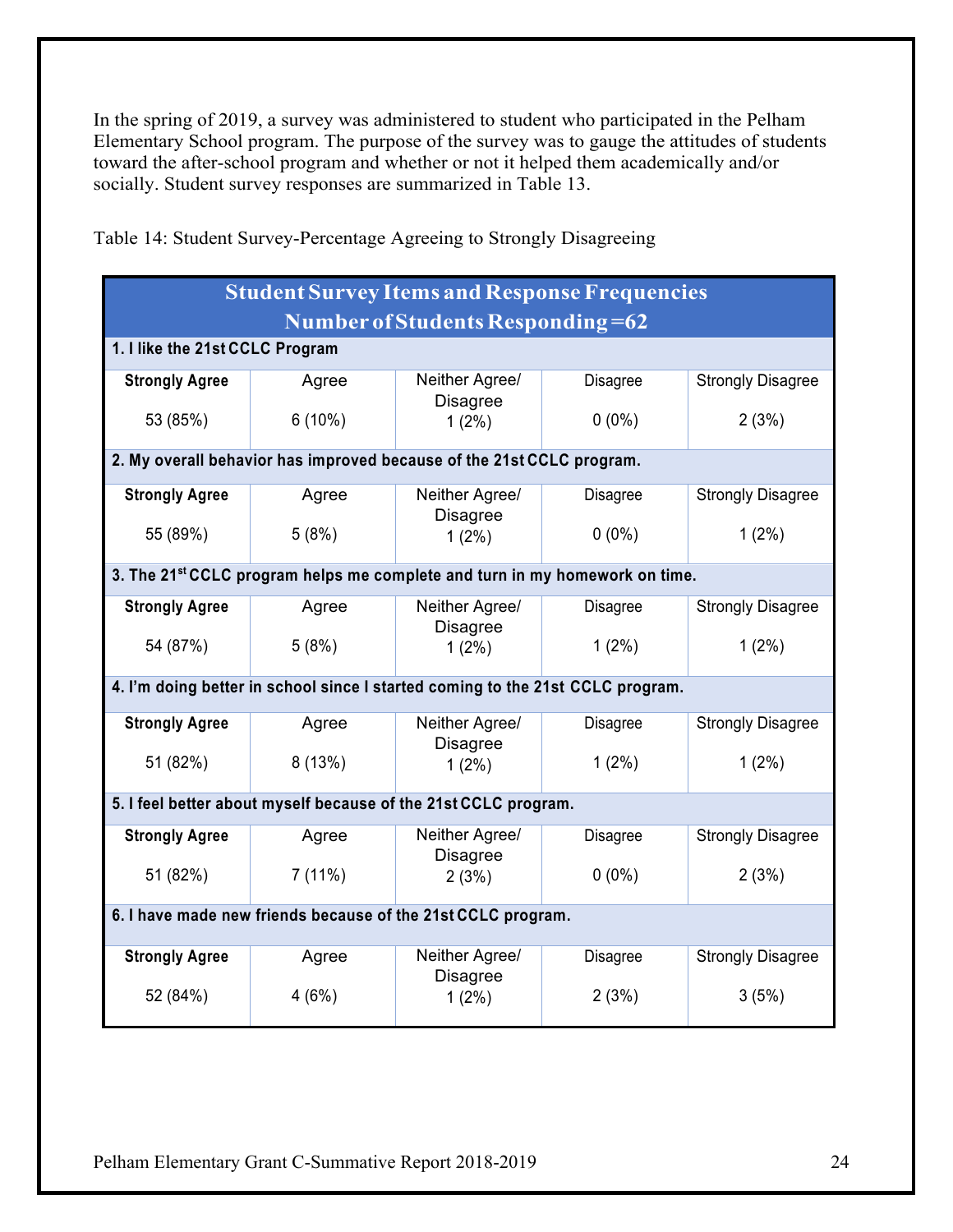In spring 2019, a survey was administered to the regular day teacher of the students who participated in the program. The purpose of the survey was to assess whether the school day teacher had observed a change in student behavior related to afterschool programs over the course of the program. Survey responses are summarized in Table 14.

|                                              |                                              | radie 15. reaction Survey-Percentage of Need to hilprover to Significant Decline |                                            |           |                       |                |                |
|----------------------------------------------|----------------------------------------------|----------------------------------------------------------------------------------|--------------------------------------------|-----------|-----------------------|----------------|----------------|
| <b>Survey Items and Response Frequencies</b> |                                              |                                                                                  |                                            |           |                       |                |                |
|                                              |                                              |                                                                                  |                                            |           |                       |                |                |
|                                              |                                              |                                                                                  | <b>Total Number of Students Rated = 90</b> |           |                       |                |                |
|                                              | To What Extent has the Student changed:      |                                                                                  |                                            |           |                       |                |                |
|                                              | 1. Turning in his/her homework on time.      |                                                                                  |                                            |           |                       |                |                |
| No Need to                                   | Significant                                  | Moderate                                                                         | Slight                                     | No Change | <b>Slight Decline</b> | Moderate       | Significant    |
| Improve                                      | Improvement                                  | Improvement                                                                      | Improvement                                |           |                       | Decline        | <b>Decline</b> |
| $9(10\%)$                                    | 12 (13%)                                     | 26 (29%)                                                                         | 31 (34%)                                   | 11 (12%)  | $1(1\%)$              | $0(0\%)$       | $0(0\%)$       |
|                                              | 2. Completing homework to your satisfaction? |                                                                                  |                                            |           |                       |                |                |
|                                              |                                              |                                                                                  |                                            |           |                       |                |                |
| No Need to                                   | Significant                                  | Moderate                                                                         | Slight                                     | No Change | <b>Slight Decline</b> | Moderate       | Significant    |
| Improve                                      | Improvement                                  | Improvement                                                                      | Improvement                                |           |                       | <b>Decline</b> | Decline        |
| 7(8%)                                        | 13 (14%)                                     | 30 (33%)                                                                         | 28 (31%)                                   | 12 (13%)  | $0(0\%)$              | $0(0\%)$       | $0(0\%)$       |
| 3. Participating in class?                   |                                              |                                                                                  |                                            |           |                       |                |                |
|                                              |                                              |                                                                                  |                                            |           |                       |                |                |
| No Need to                                   | Significant                                  | Moderate                                                                         | Slight                                     | No Change | <b>Slight Decline</b> | Moderate       | Significant    |
| Improve                                      | Improvement                                  | Improvement                                                                      | Improvement                                |           |                       | Decline        | <b>Decline</b> |
| 7(8%)                                        | 13 (14%)                                     | 25 (28%)                                                                         | 33 (37%)                                   | 11 (12%)  | $1(1\%)$              | $0(0\%)$       | $0(0\%)$       |
| 4. Volunteering?                             |                                              |                                                                                  |                                            |           |                       |                |                |
| No Need to                                   | Significant                                  | Moderate                                                                         | Slight                                     | No Change | <b>Slight Decline</b> | Moderate       | Significant    |
| Improve                                      | Improvement                                  | Improvement                                                                      | Improvement                                |           |                       | Decline        | Decline        |
| 7(8%)                                        | 8(9%)                                        | 30 (33%)                                                                         | 23 (26%)                                   | 22 (24%)  | $0(0\%)$              | $0(0\%)$       | $0(0\%)$       |
| 5. Attending Class?                          |                                              |                                                                                  |                                            |           |                       |                |                |
|                                              |                                              |                                                                                  |                                            |           |                       |                |                |
| No Need to                                   | Significant                                  | Moderate                                                                         | Slight                                     | No Change | <b>Slight Decline</b> | Moderate       | Significant    |
| Improve                                      | Improvement                                  | Improvement                                                                      | Improvement                                |           |                       | <b>Decline</b> | <b>Decline</b> |
| 25 (28%)                                     | 10 (11%)                                     | 18 (20%)                                                                         | 23 (26%)                                   | 14 (16%)  | $0(0\%)$              | $0(0\%)$       | $0(0\%)$       |

Table 15: Teacher Survey-Percentage of Need to Improver to Significant Decline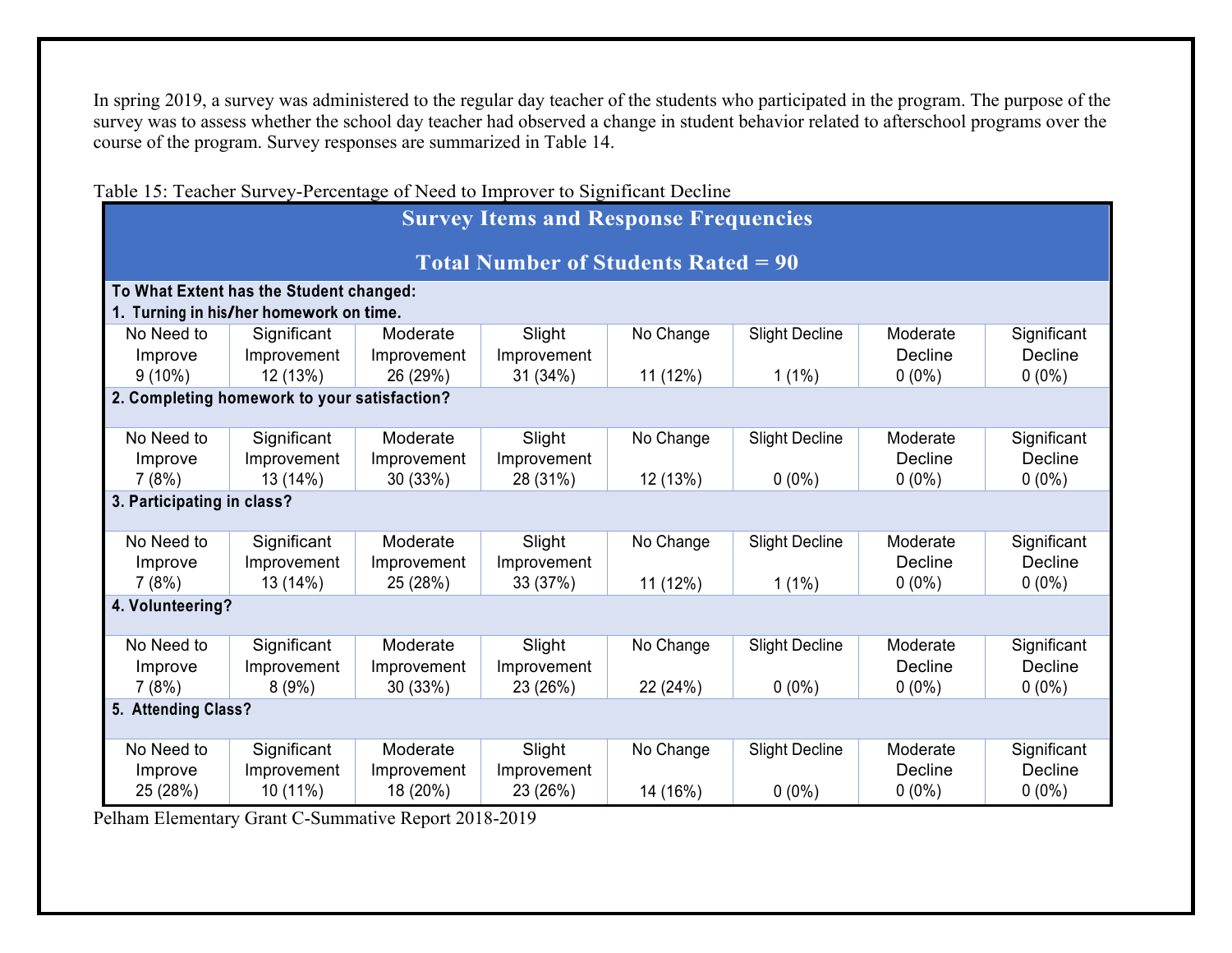(Continued) Table 15: Teacher Survey-Percentage of Need to Improver to Significant Decline

| <b>Survey Items and Response Frequencies</b>                            |                                     |             |             |           |                       |          |             |
|-------------------------------------------------------------------------|-------------------------------------|-------------|-------------|-----------|-----------------------|----------|-------------|
| <b>Total Number of Students Rated = 90</b>                              |                                     |             |             |           |                       |          |             |
| To What Extent has the Student changed:<br>6. Being attentive in class? |                                     |             |             |           |                       |          |             |
| No Need                                                                 | Significant                         | Moderate    | Slight      | No Change | <b>Slight Decline</b> | Moderate | Significant |
| to                                                                      | Improvement                         | Improvement | Improvement |           |                       | Decline  | Decline 0   |
| Improv                                                                  | 13 (14%)                            | 23 (26%)    | 27 (30%)    | 14 (16%)  | 2(2%)                 | $0(0\%)$ | $(0\%)$     |
| 7. Behaving well in class?                                              |                                     |             |             |           |                       |          |             |
| No Need                                                                 | Significant                         | Moderate    | Slight      | No Change | <b>Slight Decline</b> | Moderate | Significant |
| to                                                                      | Improvement                         | Improvement | Improvement |           |                       | Decline  | Decline 2   |
| <i>Improv</i>                                                           | $10(11\%)$                          | 16 (18%)    | 24 (27%)    | 13 (14%)  | $2(2\%)$              | 3(3%)    | (2%)        |
| 8. Academic Performance?                                                |                                     |             |             |           |                       |          |             |
| No Need                                                                 | Significant                         | Moderate    | Slight      | No Change | <b>Slight Decline</b> | Moderate | Significant |
| to                                                                      | Improvement                         | Improvement | Improvement |           |                       | Decline  | Decline 1   |
| Improv                                                                  | $9(10\%)$                           | 33 (37%)    | 30(33%)     | 12 (13%)  | $0(0\%)$              | $1(1\%)$ | (1%)        |
|                                                                         | 9. Coming to school ready to learn? |             |             |           |                       |          |             |
| No Need                                                                 | Significant                         | Moderate    | Slight      | No Change | <b>Slight Decline</b> | Moderate | Significant |
| to                                                                      | Improvement                         | Improvement | Improvement |           |                       | Decline  | Decline 0   |
| Improv                                                                  | $9(10\%)$                           | 27 (30%)    | 27 (30%)    | 17 (19%)  | $1(1\%)$              | $1(1\%)$ | $(0\%)$     |
| 10. Getting along well with other students?                             |                                     |             |             |           |                       |          |             |
| No Need                                                                 | Significant                         | Moderate    | Slight      | No Change | <b>Slight Decline</b> | Moderate | Significant |
| to                                                                      | Improvement                         | Improvement | Improvement |           |                       | Decline  | Decline 1   |
| Improv                                                                  | 8(9%)                               | 17 (19%)    | 6(7%)       | 13 (14%)  | 2(2%)                 | $1(1\%)$ | (1%)        |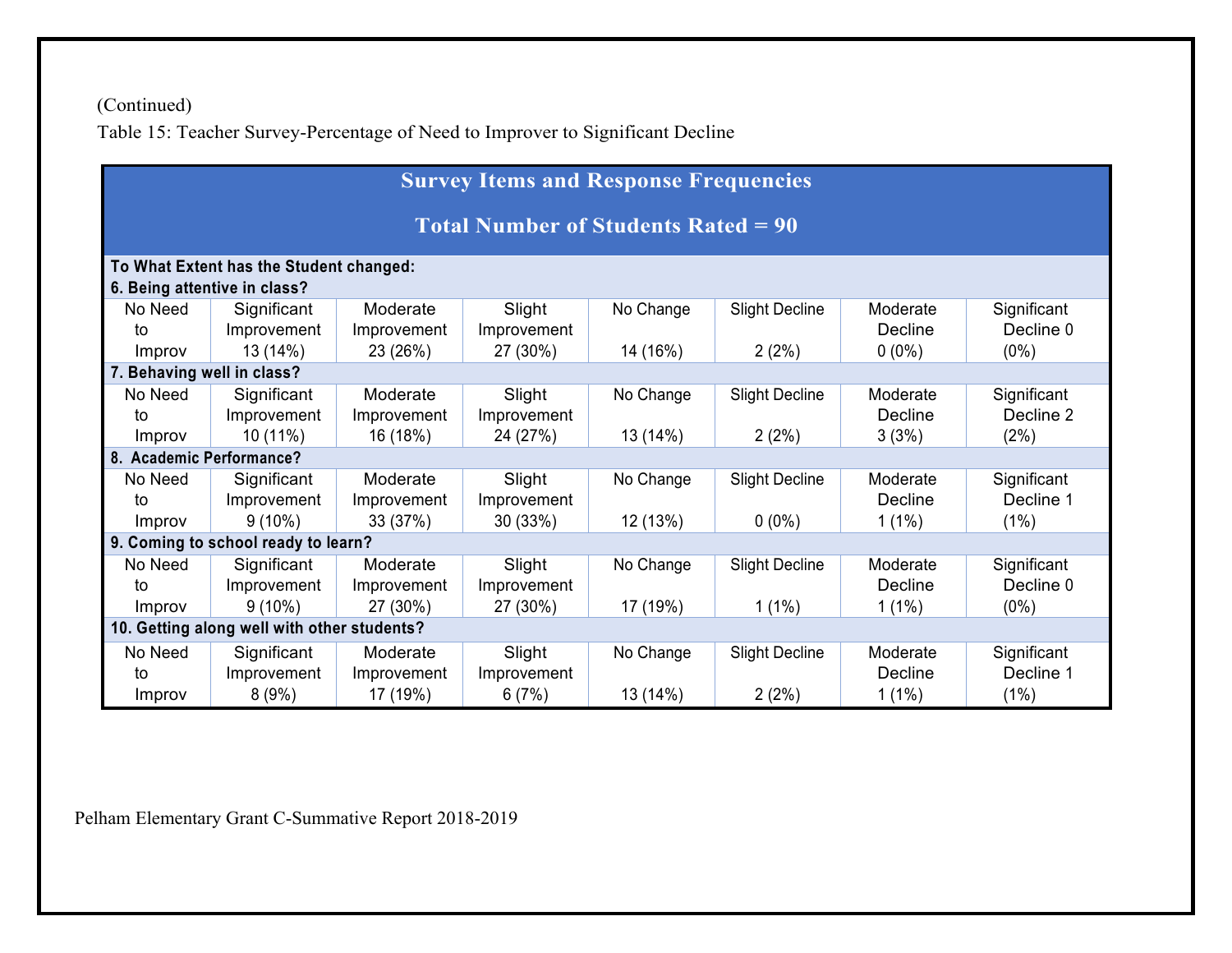# **Progress Towards Sustainability**

## *PARTNERSHIP DEVELOPMENT AND SUSTAINABILITY PLAN*

Pelham Elementary School program continues to work diligently toward sustaining and gaining new partnerships that will support the programs activities long term. Table 15 indicates the partners, their organization type, and the estimated values of their contribution made to enhance the activities offered to regularly participating students.

| <b>Community Partners</b>        |                |                        |  |  |  |
|----------------------------------|----------------|------------------------|--|--|--|
| <b>Organization Name</b>         | Partners       | <b>Estimated Value</b> |  |  |  |
|                                  | Contribution   |                        |  |  |  |
| Pelham Elementary School         | Provided       | \$7,500                |  |  |  |
|                                  | Goods/Material |                        |  |  |  |
| Pelham Elementary School         | In-Kind        | \$63,000               |  |  |  |
| Pelham Elementary School         | Provided       | \$27,000               |  |  |  |
|                                  | Goods/Material |                        |  |  |  |
| <b>Grand Total Contributions</b> | 97,500.00      |                        |  |  |  |

## Table 16: Pelham Elementary School - Partners